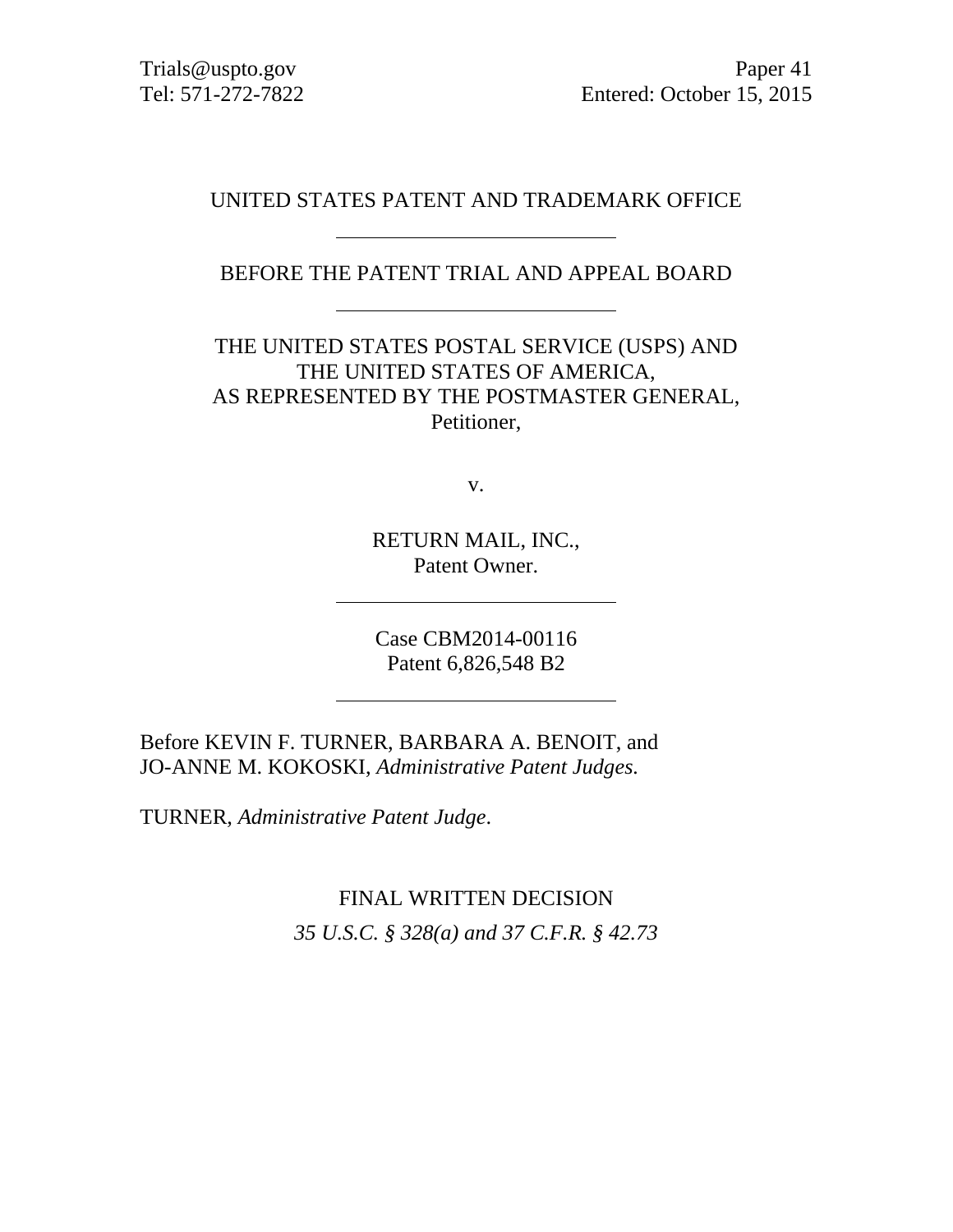# I. INTRODUCTION

## *A. Background*

The United States Postal Service and United States of America, as represented by the Postmaster General (collectively "USPS"), filed a Petition requesting a covered business method patent review of claims 39– 44 of U.S. Patent No. 6,826,548 B2 (Ex. 1001, "the '548 Patent"), pursuant to § 18 of the Leahy-Smith America Invents Act ("AIA"). Paper 2 ("Pet."). In support of that Petition, USPS also included a declaration from Joe Lubenow, Ph.D. (Ex. 1008, "Lubenow Decl."). In response, Return Mail, Inc. ("Return Mail") filed a Patent Owner Preliminary Response. Paper 6 ("Prelim. Resp."). On October 16, 2014, we instituted a transitional covered business method patent review (Paper 11, "Dec.") based upon Petitioner's assertion that the challenged claims are unpatentable based on the following grounds:

| <b>Reference</b> | <b>Basis</b> | <b>Claims Challenged</b> |
|------------------|--------------|--------------------------|
|                  | \$101        | 39–44                    |
| 1997 $ACS1$      | \$102        | 39–44                    |

Dec. 35.

 $\overline{a}$ 

Subsequent to institution, Return Mail filed a Patent Owner Response (Paper 21, "PO Resp.") and, in support, a declaration from Scott M. Nettles, Ph.D. (Ex. 2015, "Nettles Decl."). Petitioner filed a Reply (Paper 22, "Reply") to Patent Owner's Response, and, in support, a supplemental declaration from Dr. Lubenow (Ex. 1028, "Lubenow Supp. Decl.").

<sup>1</sup> United States Postal Service, *Address Change Service*, Publication 8 (July 1997) (Ex. 1004, "1997 ACS").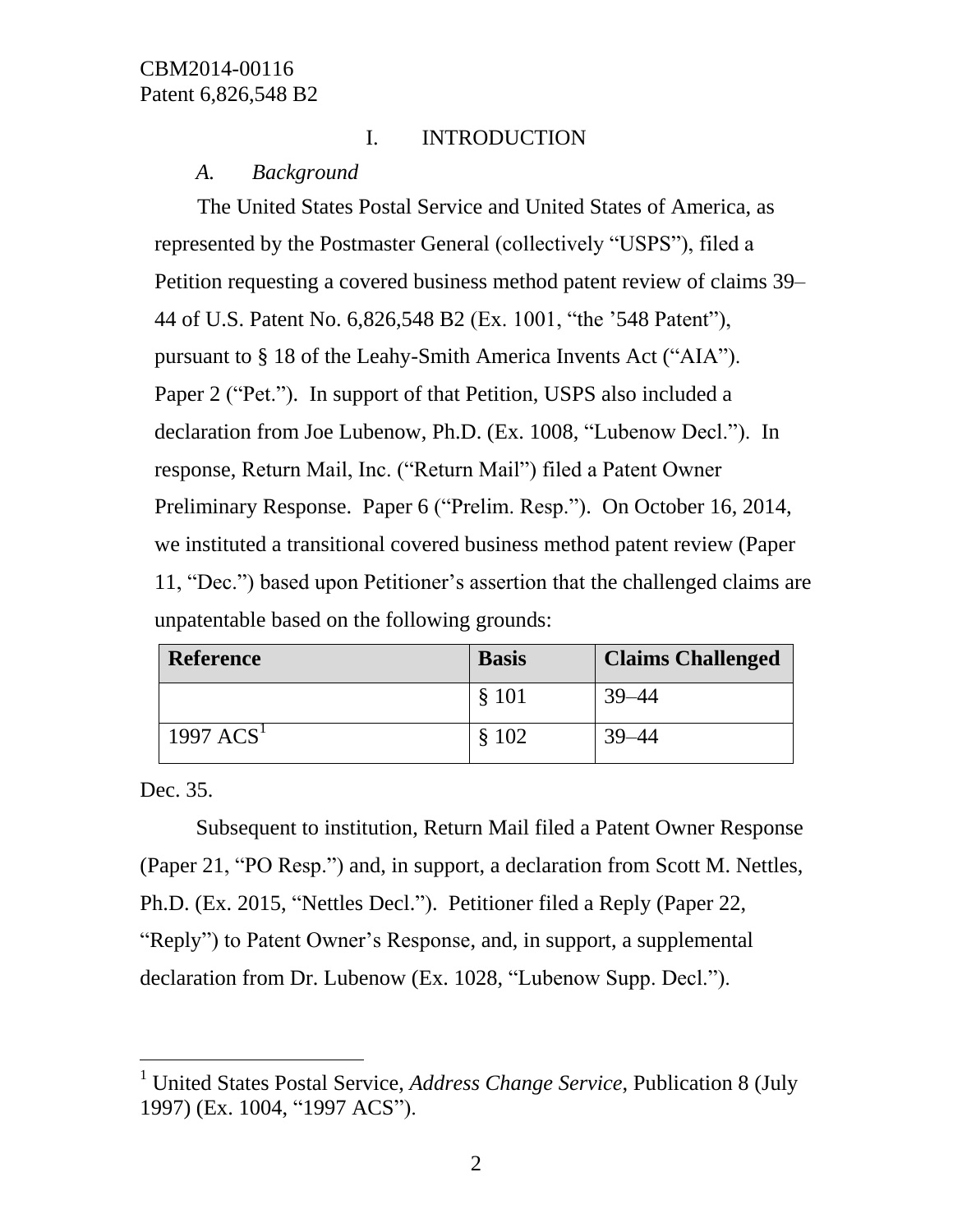An oral hearing was held on May 12, 2015, and a transcript of the hearing is included in the record (Paper 40, "Tr.").

We have jurisdiction under 35 U.S.C. § 6(c). This Final Written Decision is issued pursuant to 35 U.S.C. § 328(a) and 37 C.F.R. § 42.73.

For the reasons that follow, we determine that Petitioner has shown by a preponderance of the evidence that claims 39–44 of the '548 Patent are unpatentable.

## *B. The '548 Patent*

The '548 Patent relates to a system and method of processing returned mail. Ex. 1001, Abs. Returned mail is received from United States Postal Service 90 and passed through high volume mail sorter 20 and optical scanner 40, where the optical scanner reads the information previously optically encoded onto each mail piece before it was sent. This information is stored through application server 50 in mass storage device 60, containing a plurality of subscriber databases 62. The addresses may then be extracted from the scanned data for processing. *Id*. at 3:32–51; Fig. 1.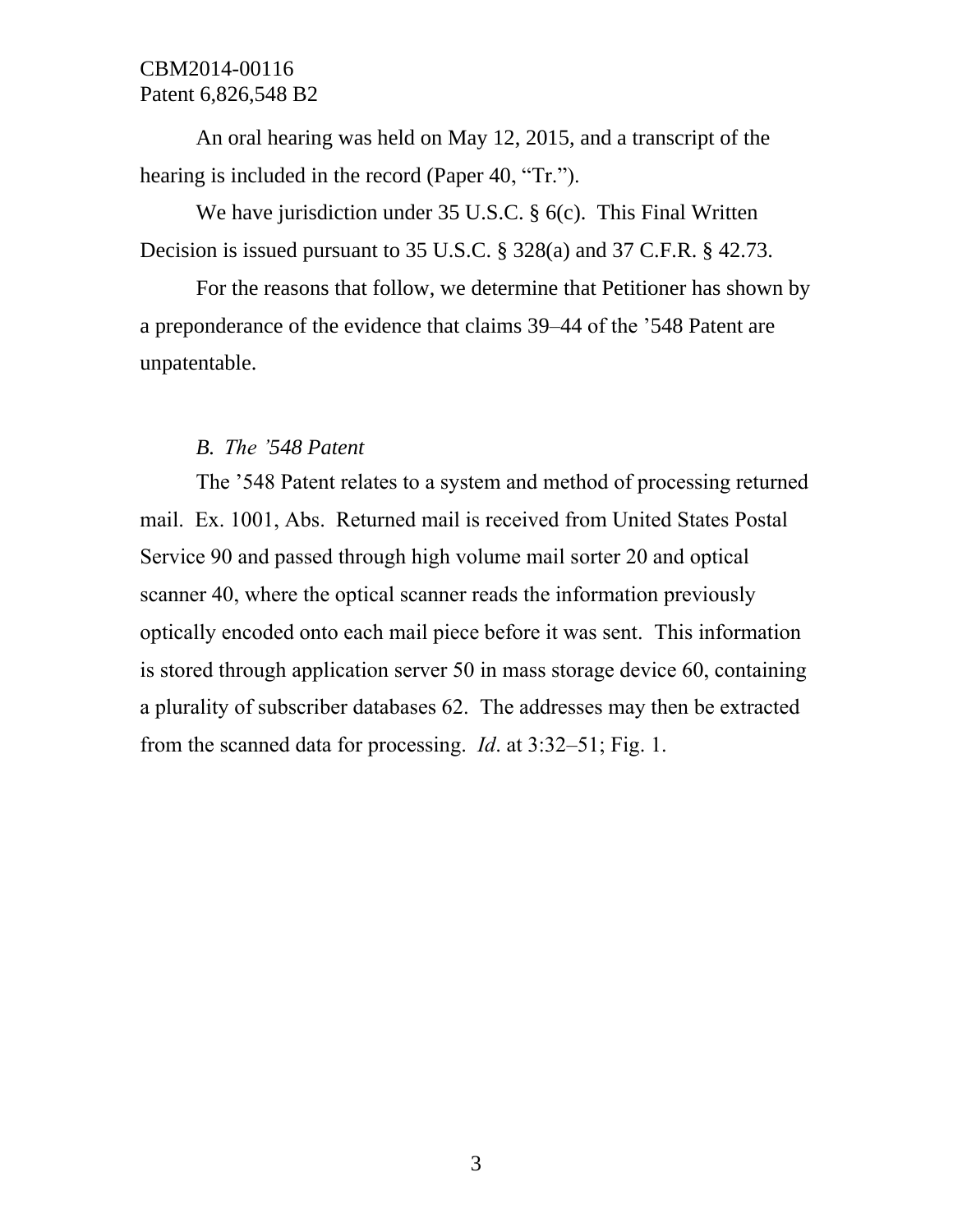

Fig. 1 of the '548 Patent illustrates the processing flow for the returned mail handling system.

#### *C. Procedural History*

The '548 Patent issued on November 30, 2004, based on a provisional application, No. 60/263,788, filed January 24, 2001, and a non-provisional application, No. 10/057,608, filed January 24, 2002. USPS points out that Return Mail applied for a reissue of the '548 Patent (reissue application No. 11/605,488, filed November 29, 2006), which was subsequently abandoned. Pet. 4. The challenged claims in this proceeding were obtained during a reexamination of the '548 Patent requested by USPS, also cancelling the original claims (Reexamination Control No. 90/008,470, Ex Parte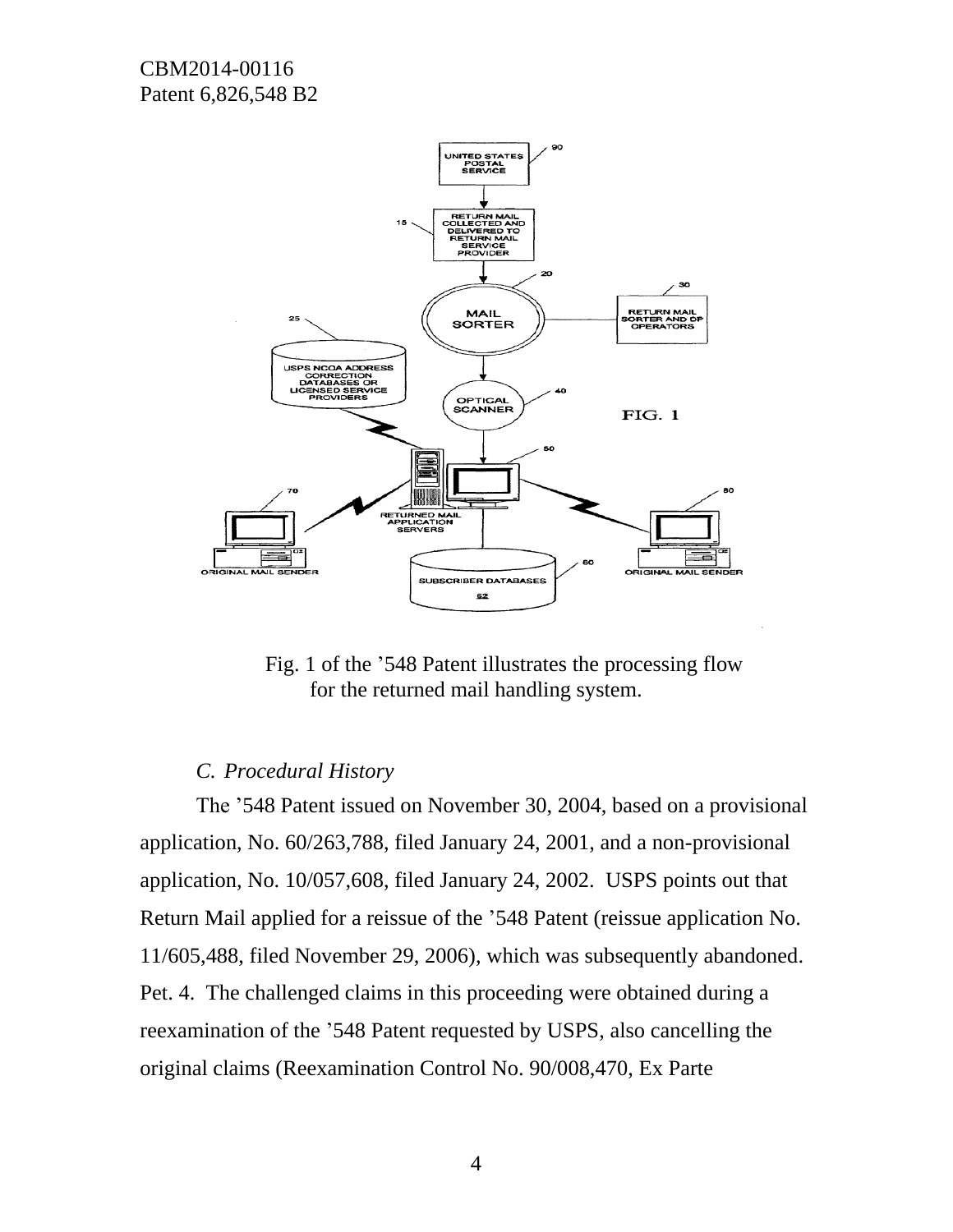Reexamination Certificate issued January 4, 2011 as U.S. Patent No.

6,826,548 C1). Ex. 1002, 1:21–2:32; Prelim. Resp. 3.

In addition, Return Mail sued the United States for infringement of the '548 Patent in the U.S. Court of Federal Claims. *See Return Mail, Inc.* 

*(RMI) v. United States*, No. 1:11-cv-00130 (Fed. Cl. Filed Feb. 28, 2011).

The Court construed the subject claims in an Order issued on October 4,

2013. Ex. 1011.

# *D. The Instituted Claims*

The challenged claims include four independent claims, claims 39–42, and dependent claims 43 and 44, which depend from claim 42. Claims 39 and 42 are illustrative of the subject matter of the claims at issue and are reproduced below:

> 39. A method for processing returned mail items sent by a sender to an intended recipient, the method comprising the steps of:

> decoding, subsequent to mailing of the returned mail items, information indicating whether the sender wants a corrected address to be provided for the intended recipient, on at least one of the returned mail items;

> obtaining an updated address of the intended recipient subsequent to determining that the sender wants a corrected address to be provided for the intended recipient; and

> electronically transmitting an updated address of the intended recipient to a transferee, wherein the transferee is a return mail service provider.

> 42. A method for processing a plurality of undeliverable mail items, comprising: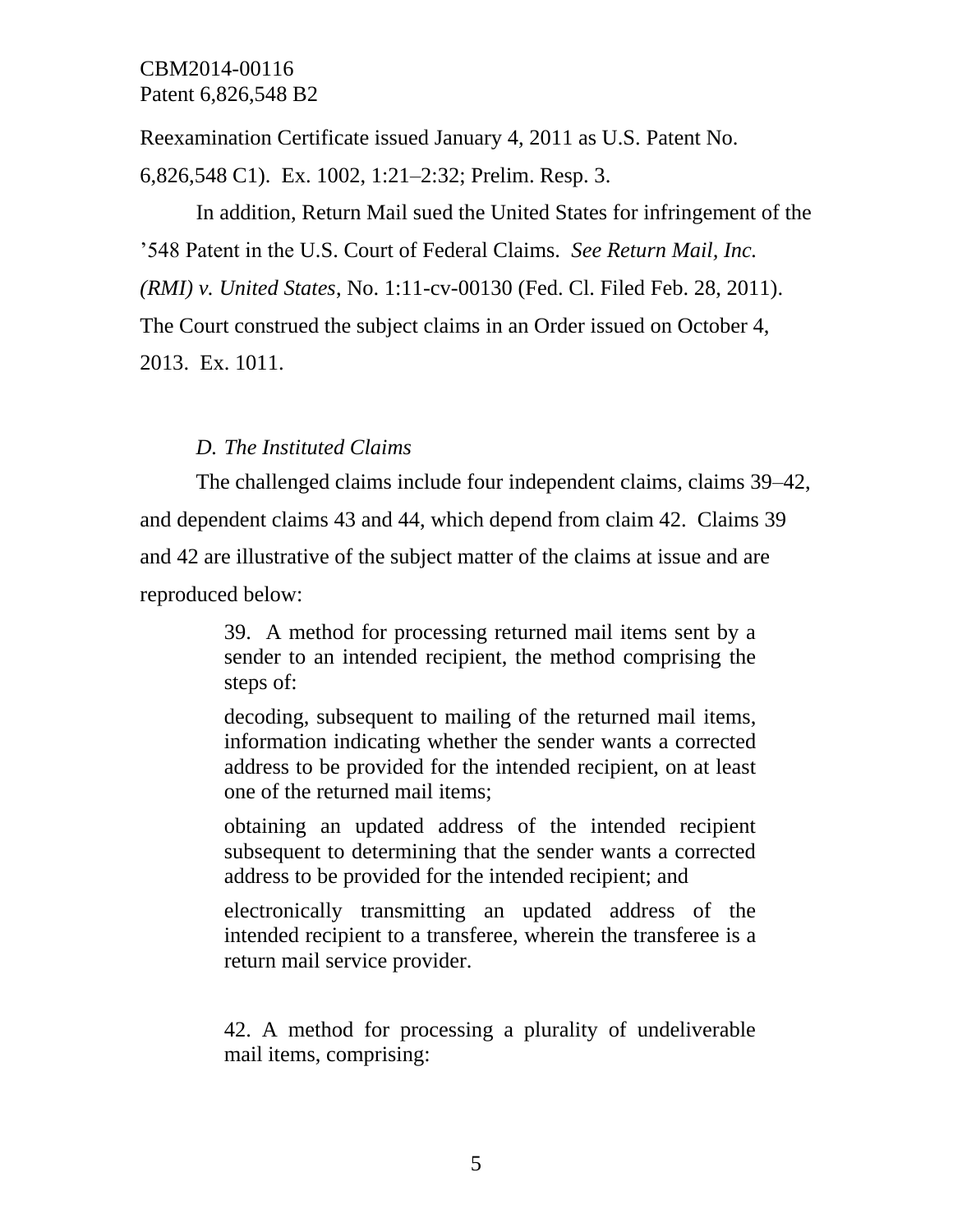receiving from a sender a plurality of mail items, each including i) a written addressee, and ii) encoded data indicating whether the sender wants a corrected address to be provided for the addressee;

identifying, as undeliverable mail items, mail items of the plurality of mail items that are returned subsequent to mailing as undeliverable;

decoding the encoded data incorporated in at least one of the undeliverable mail items;

creating output data that includes a customer number of the sender and at least a portion of the decoded data;

determining if the sender wants a corrected address provided for intended recipients based on the decoded data;

if the sender wants a corrected address provided, electronically transferring to the sender information for the identified intended recipients that enable the sender to update the sender's mailing address files; and

if the sender does not want a corrected address provided, posting return mail data records on a network that is accessible to the sender to enable the sender to access the records.

#### II. ANALYSIS

# *A. Claim Construction*

We construe all terms, whether or not expressly discussed here, using the broadest reasonable construction in light of the '548 Patent specification. *See* 37 C.F.R. § 42.300(b); *see also In re Cuozzo Speed Techs., LLC*, 93 F.3d 1268, 1278–80 (Fed. Cir. 2015) ("Congress implicitly approved the broadest reasonable interpretation standard in enacting the AIA," and "the standard was properly adopted by PTO regulation.").

During the pre-trial stage of this proceeding, the parties submitted their constructions for specific claim terms and we adopted constructions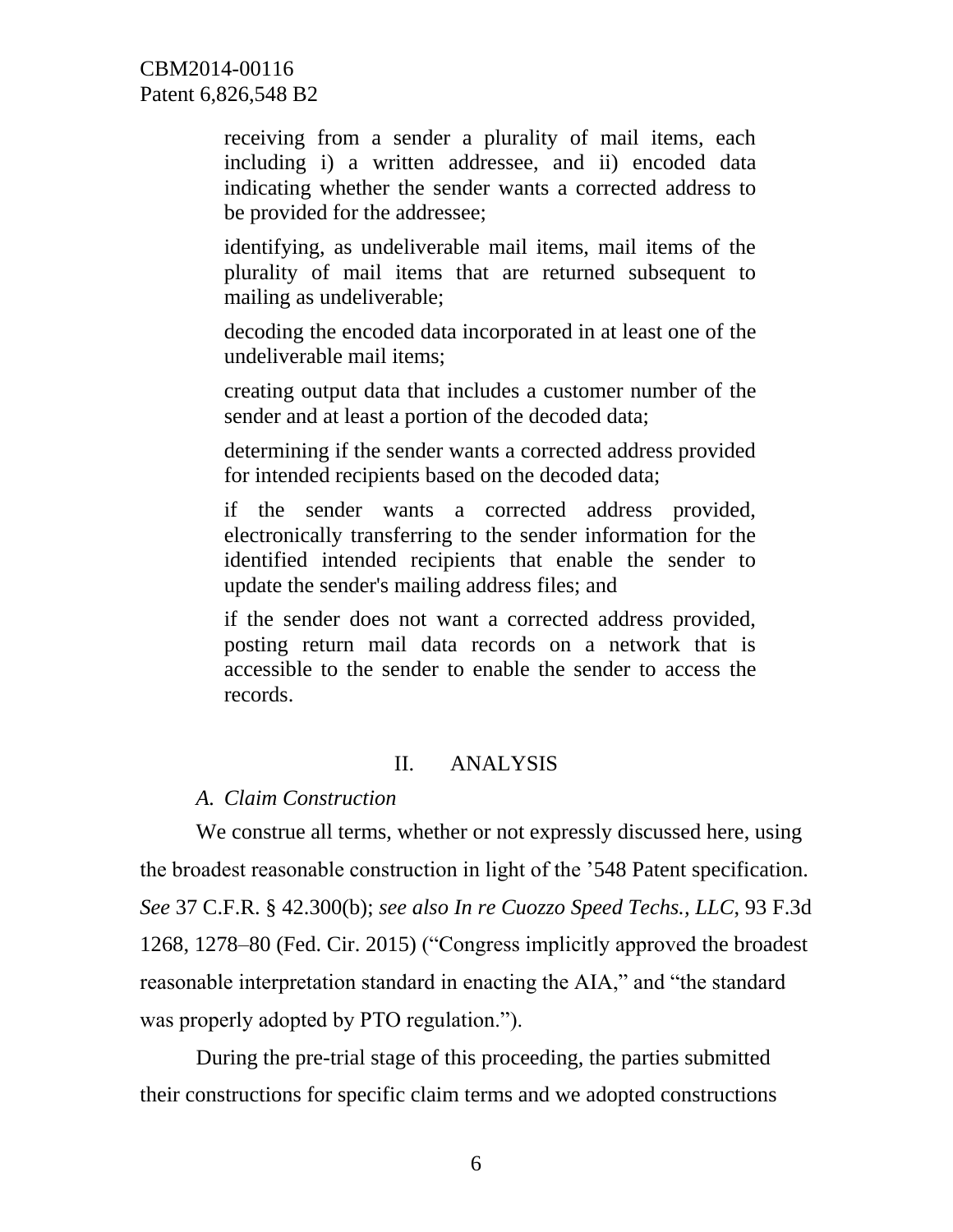consistent with the constructions adopted by the U.S. Court of Federal Claims (Ex. 1011). Dec. 8–10. Return Mail does not dispute the constructions adopted. PO Resp. 16–27.

Upon review of the parties' explanations and supporting evidence before us, we discern no reason to modify our claim constructions set forth in the Decision on Institution with respect to these claim terms. Dec. 8–10. For convenience, our claim constructions are reproduced in the table below:

| <b>Claim Term(s)</b>                                              | <b>Claims</b> | <b>Construction</b>                                                                                           |
|-------------------------------------------------------------------|---------------|---------------------------------------------------------------------------------------------------------------|
| "decode," "decoding,"<br>"decoded information,"<br>"decoded data" | $39 - 42$     | "decipher information into<br>useable form," "deciphered<br>usable information,"<br>"deciphered, usable data" |
| "encode," "encoding,"<br>"encoded information,"<br>"encoded data" | 41, 42, 44    | "convert information into<br>code," "information converted<br>into code," "data converted<br>into code"       |
| "returned mail items"<br>"mail items returned"                    | 39, 40        | "items that are mailed and<br>come back to a post office<br>facility"                                         |
| "returned service"<br>provider"                                   | $39 - 41$     | "an entity that performs"<br>electronic return mail<br>processing"                                            |
| "detector"                                                        | 41            | "a device for detecting<br>information"                                                                       |
| "processor"                                                       | 41            | "a computing device"                                                                                          |
| "network"                                                         | 42            | "electronic connections"<br>enabling access"                                                                  |
| "posting"                                                         | 42            | "making available on a<br>network"                                                                            |

# *B. Covered Business Method Patent*

Under AIA  $\S$  18(a)(1)(E), we may institute a transitional review proceeding only for a patent that is a covered business method patent. A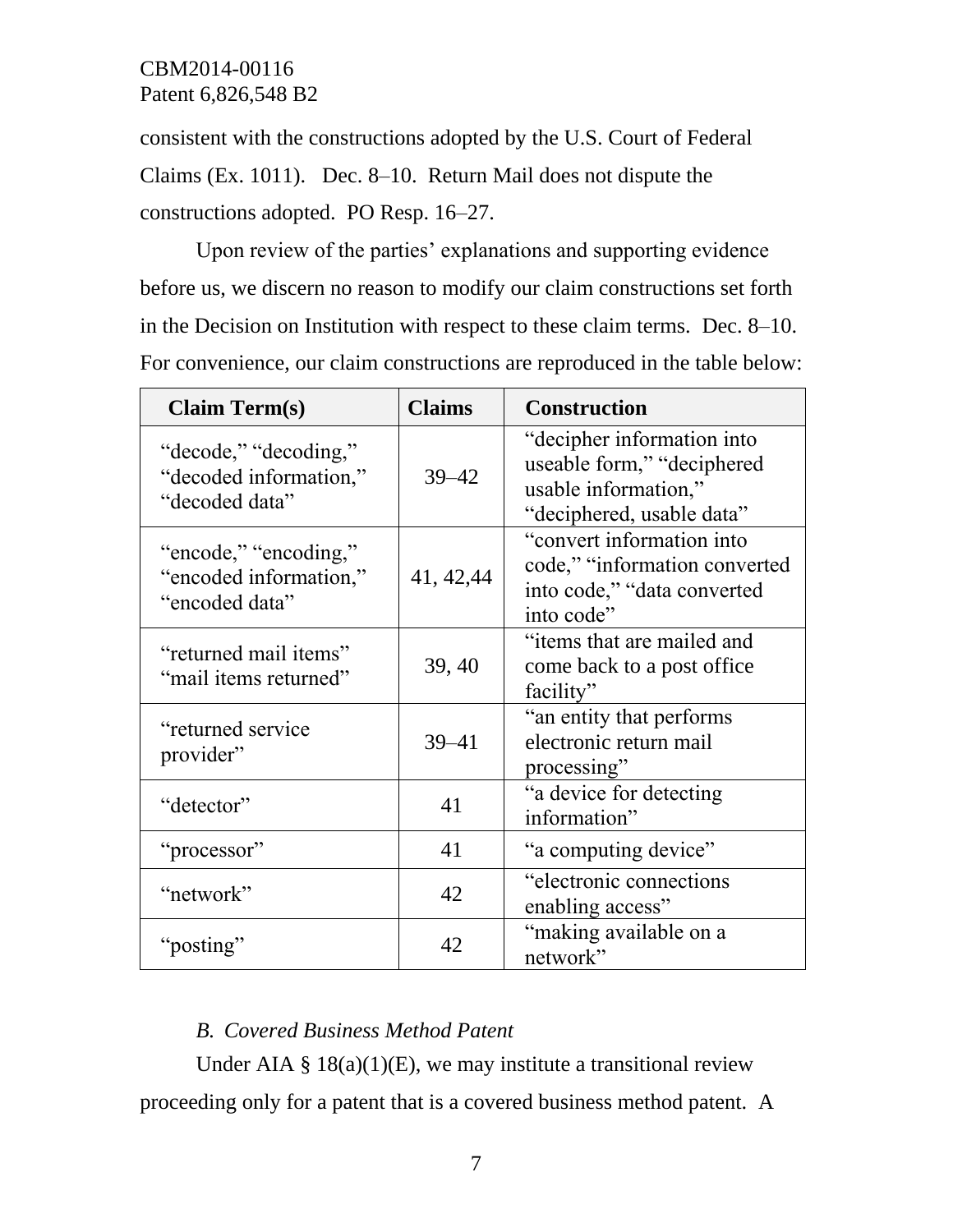"covered business method patent" is a patent that "claims a method or corresponding apparatus for performing data processing or other operations used in the practice, administration, or management of a financial product or service, except that the term does not include patents for technological inventions." AIA § 18(d)(1); *see* 37 C.F.R. § 42.301(a). A patent need have only one claim directed to a covered business method to be eligible for review. *See* Transitional Program for Covered Business Method Patents— Definitions of Covered Business Method Patent and Technological Invention; Final Rule, 77 Fed. Reg. 48,734, 48,736 (Aug. 14, 2012).

USPS contends that independent claim 39 of the '548 Patent includes subject matter that is financial in nature because it "provides a method for easing the administrative burden of finance companies, mortgage companies, and credit card companies by making relaying updated mailing address data more cost effective." Pet. 7–8 (citing Ex. 1001, 1:25–38). USPS also points out that method of claim 39 "is particularly applicable to high volume (bulk) mail users such as credit card companies." *Id*. at 8 (citing Ex. 1001, 2:60–65). Return Mail has not disputed that claim 39 recites subject matter that is financial in nature. Prelim. Resp. 10–14; PO Resp. 10–16. In the Decision on Institution, we agreed with USPS that independent claim 39 satisfies the "financial product or service" component of the definition set forth in AIA  $\S$  18(d)(1). Dec. 11–12.

For the following reasons, we maintain our determination. First, as recently confirmed by the Federal Circuit, "[t]he plain text of the statutory definition contained in §  $18(d)(1)$ —'performing . . . operations used in the practice, administration, or management of a financial product or service' on its face covers a wide range of finance-related activities." *Versata Dev.*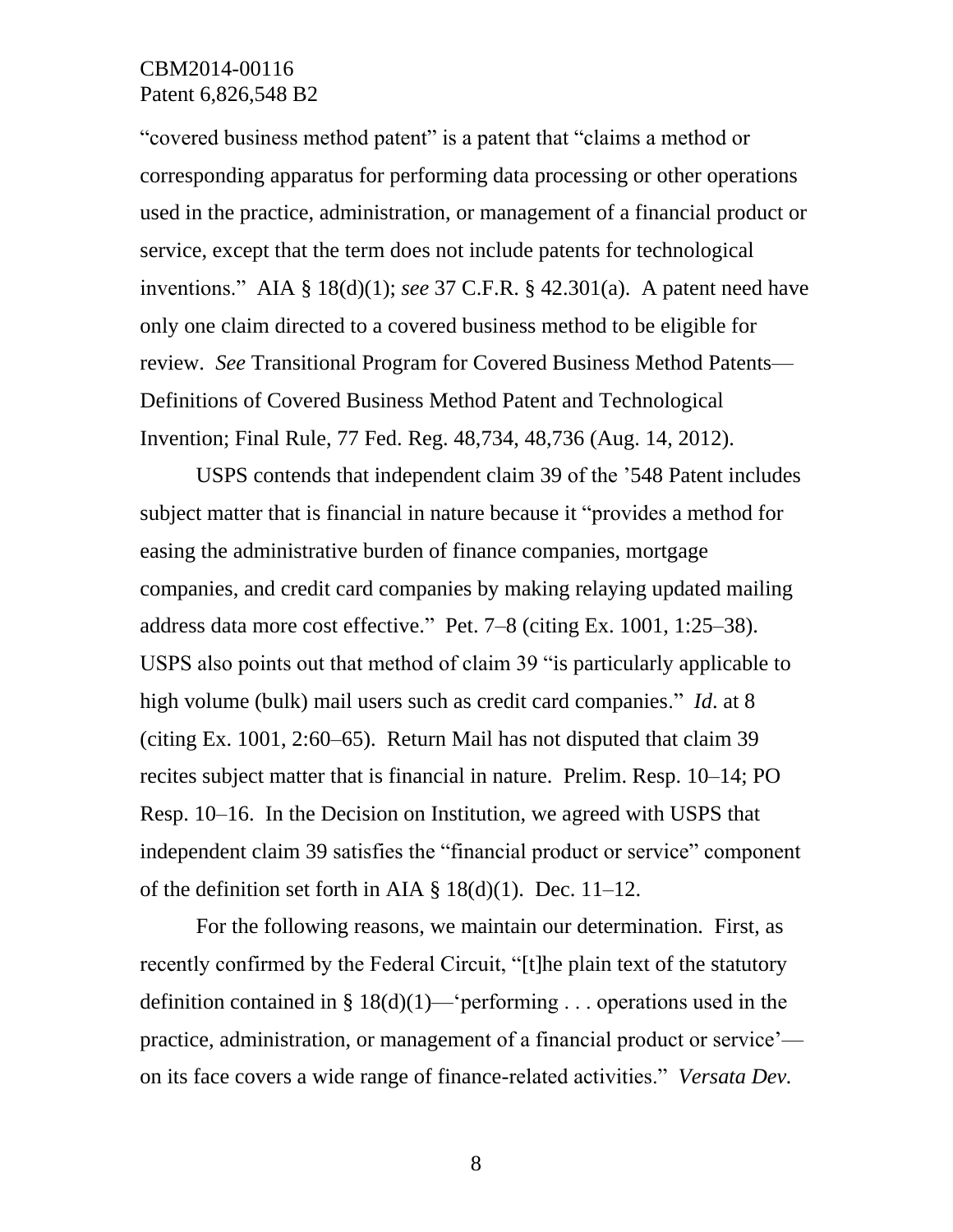*Grp., Inc. v. SAP Am., Inc.,* 2015 WL 4113722 at \*16 (Fed. Cir. July 9, 2015). The method recited in claim 39 performs operations used in the practice, administration, or management of a financial product or service and are incidental to a financial activity. As noted by Petitioner, the '548 Patent itself indicates "[t]he return mail process is particularly applicable to high volume (bulk) mail users such as credit card companies . . . ." Ex. 1001, 2:60–62; Pet. 8 (citing same). The '548 Patent also describes an embodiment related to a credit card company. Ex. 1001, 3:15–24. The '548 Patent is directed to solving problems related to returned mail processing. *Id.* at 1:20–60. Thus, the '548 Patent covers the ancillary activity related to a financial product or service of processing return mail for credit card companies.

We recognize that the legislative history of the AIA has "competing statements from various legislators with regard to the possible scope of [these] issues." *Versata Dev. Grp.*, 2015 WL 4113722 at \*12. We note nonetheless that at least one legislator viewed "transmission or management of data" and "back office operations—e.g., payment processing," at issue here, as ancillary activities intended to be encompassed by the language "practice, administration and management" of a financial product or service. 157 Cong. Rec. S1364–65 (daily ed. Mar. 8, 2011) (statement of Sen. Schumer) (indicating the language "practice, administration and management" of a financial product or service "is intended to cover any ancillary activities related to a financial product or service, including, without limitation, marketing, customer interfaces, Web site management and functionality, transmission or management of data, servicing,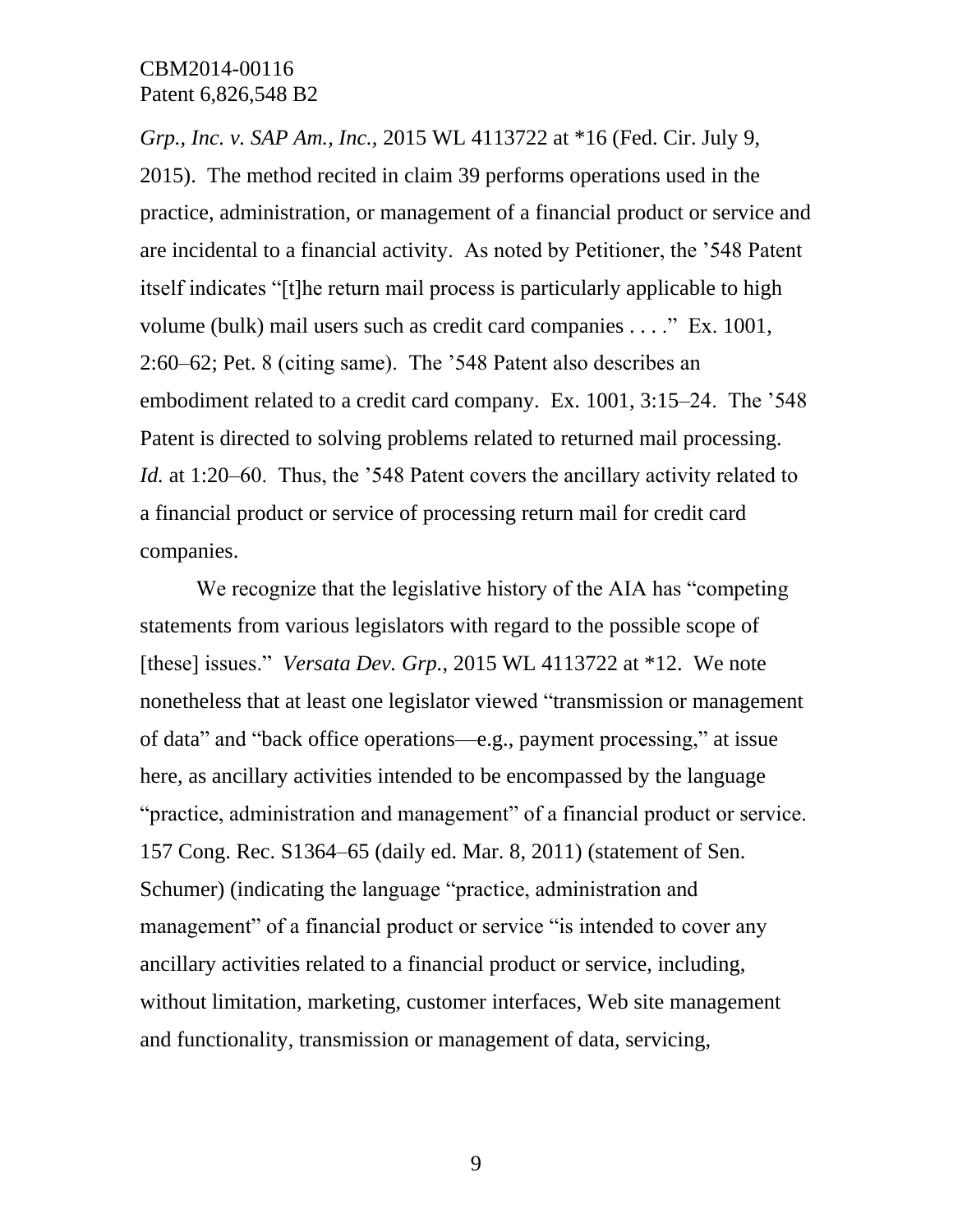underwriting, customer communications, and back office operations—e.g., payment processing, stock clearing").

USPS also contends that the claimed features merely eliminate the very labor intensive task of manually updating individual mailing address records. Pet. 9 (citing Ex. 1015, 250). USPS argues that the claims employ no specific technology, and "recite only nominal, generic, long-existing technologies, such as the common telephone, any computer, or any Internet or intranet address or location." *Id*. USPS also argues that, even if these claimed features could be characterized as technical, they are not novel or nonobvious, nor do they introduce a technical solution to a technical problem. *Id*. at 9–10. In the Decision on Institution, we concluded that the subject matter of claim 39 of the '548 Patent does not solve a technical problem using a technical solution, and that the '548 Patent is a covered business method patent eligible for a covered business method patent review. Dec. 15.

In its Patent Owner Response, Return Mail argues that the '548 Patent is not a covered business method patent under the AIA. PO Resp. 10–16. Return Mail cites *Experian Marketing Solutions, Inc. v. RPost Communications Ltd*, CBM2014-00010, slip op. at 5–9 (PTAB Apr. 22, 2014) (Paper 20), and argues that the '548 Patent solves technical problems in processing return mail, including an inability to handle large volumes of mail efficiently and inaccuracy of processing. *Id.* at 10–12. Return Mail emphasizes the use of a processor and an optical scanner in its system, and "the specification's preferred embodiment encodes the sender's preference by creating a bar code with the information." *Id*. at 12–13. However, these aspects are not present in claim 39, upon which the determination of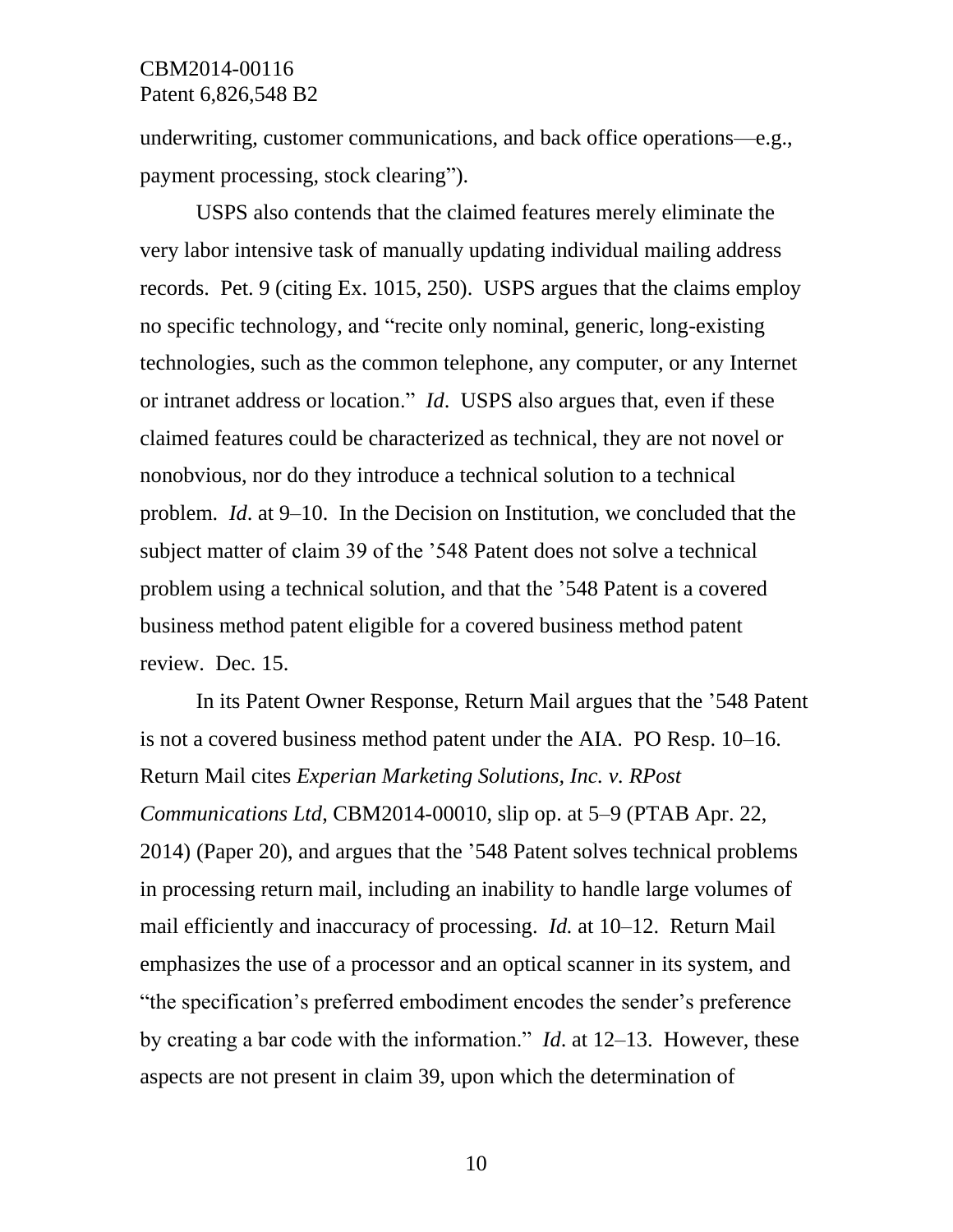eligibility for covered business method patent review was made. Although claim 39 could encompass those technological features, they are not recited therein, and the subject claim must have a greater breadth than those features.

Return Mail also argues that USPS has described the '548 Patent as a technological improvement over the existing technology and USPS has failed to meet its burden to demonstrate that the claimed subject matter is not a technological invention, making only conclusory assertions and failing to evaluate claim 39 as a whole. *Id*. at 13–14. We do not agree. We were persuaded by USPS's analysis and did not find it insufficient. Dec. 14–15. The degree of specificity that a petition must supply is dependent on the nature of the technology and the facts of the case. USPS pointed to the nature of the steps, and based on an understanding of the nature of the technology at the time of the invention, we concurred that claim 39 does not solve a technical problem using a technical solution. *Id*. As we stated in the Decision on Institution:

at the time of the invention of the '548 Patent, neither decoding, such as bar code reading, nor electronically transmitting, was unknown, unachievable, or incapable of being combined in the manner claimed. In fact, the '548 Patent discloses that such encoding and decoding were old and well-known at the time the application leading to the '548 Patent was filed.

*Id.* (citations omitted). Therefore, we remain persuaded by USPS that claim 39 of the '548 Patent does not solve a technical problem using a technical solution, and that the '548 Patent is a covered business method patent eligible for a covered business method patent review.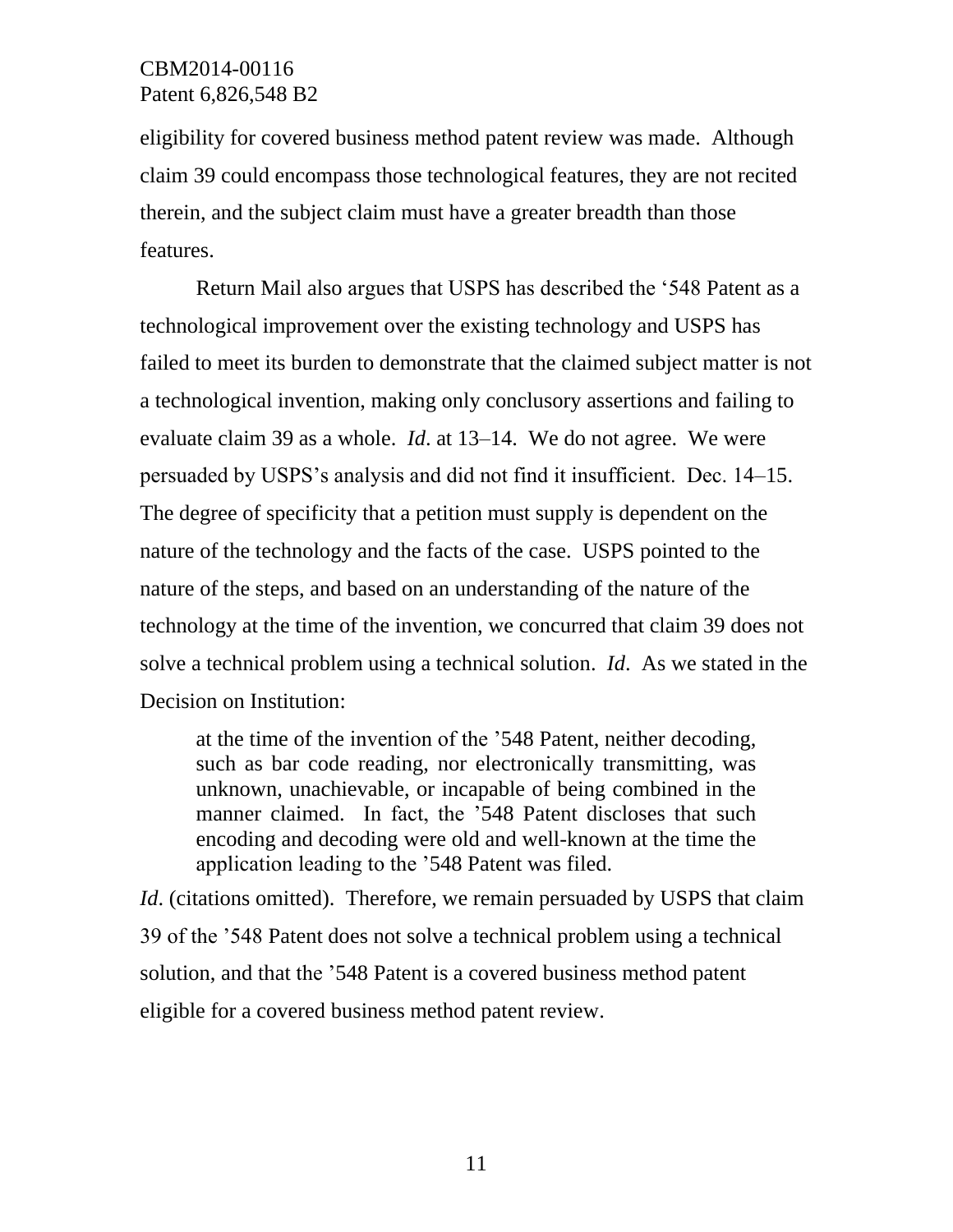#### *C. Standing Under AIA Section 18*

Return Mail asserts, as it did in its Preliminary Response, that USPS lacks standing to petition for covered business method patent review of the '548 Patent because Return Mail sued USPS in the U.S. Court of Federal Claims under an eminent domain statute, 28 U.S.C. § 1498, for unlicensed use of the '548 Patent, and, therefore, USPS has not been sued for, or charged with, infringement of the '548 Patent under 35 U.S.C. §§ 271 and 281; *compare* Prelim Resp. 6–10 *with* PO Resp. 4–10. We discern no significant difference between Return Mail's arguments in the Preliminary Response and the Patent Owner Response. As such, we incorporate our previous analysis regarding USPS's standing under AIA § 18 (Dec. 15–18), and determine that USPS has demonstrated that is has standing under this section.

#### *D. Unpatentability under 35 U.S.C. § 101; Claims 39–44*

USPS contends that claims 39–44 are directed to non-statutory subject matter under 35 U.S.C. § 101. Pet. 17–27. After considering the arguments and evidence presented in the Petition and the Preliminary Response, we instituted trial with respect to claims 39–44, concluding that USPS was likely to prevail in showing unpatentability under 35 U.S.C. § 101. Dec. 19, 35.

Section 101 provides that: "Whoever invents or discovers any new and useful process, machine, manufacture, or composition of matter, or any new and useful improvement thereof, may obtain a patent therefor, subject to the conditions and requirements of this title." The Supreme Court recognizes three exceptions to these statutory classes: laws of nature,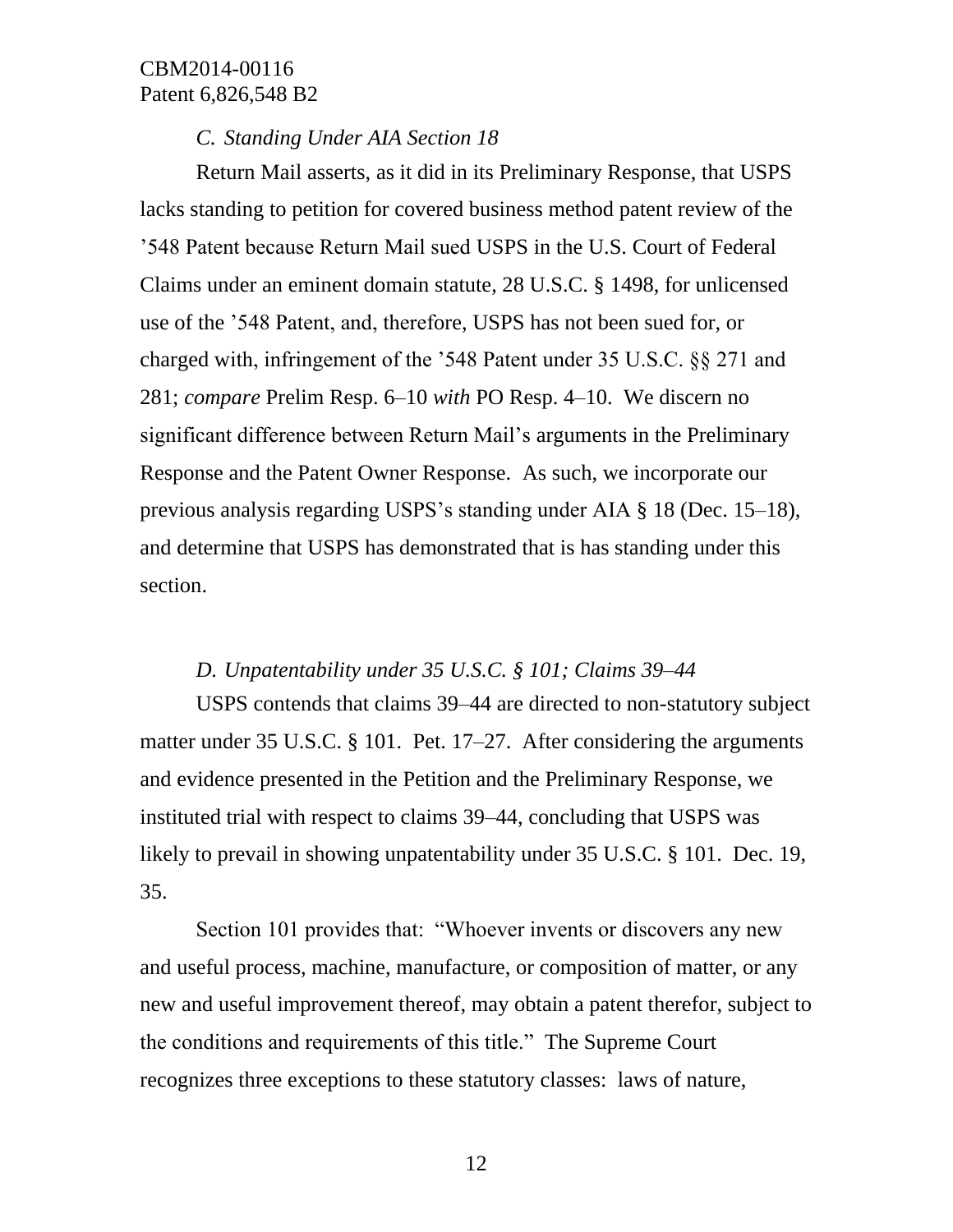natural phenomena, and abstract ideas. *Alice Corp. Pty, Ltd. v. CLS Bank Int'l*, 134 S. Ct. 2347, 2354 (2014); *Mayo Collaborative Servs. v. Prometheus Labs., Inc.*, 132 S. Ct. 1289, 1293 (2012). Although an abstract idea by itself is not patentable, a practical application of an abstract idea may be deserving of patent protection. *Alice*, 134 S. Ct. at 2355. We must consider "the elements of each claim both individually and 'as an ordered combination' to determine whether the additional elements 'transform the nature of the claim' into a patent-eligible application." *Id*. (citing *Mayo*, 132 S. Ct. at 1298). The claim must contain elements or a combination of elements that are "sufficient to ensure that the patent in practice amounts to significantly more than a patent upon the [abstract idea] itself." *Id*. (citing *Mayo*, 132 S. Ct. at 1294).

We have reviewed the Petition, the Patent Owner Response, and Petitioner's Reply, as well as the relevant evidence discussed in those papers, and we are persuaded that claims 39–44 are directed to non-statutory subject matter. We address USPS's contentions and showings, and then address Return Mail arguments in response.

USPS contends that claim 39 recites the abstract idea of relaying mailing address data with only insignificant extra-solution activity, and fails the machine-or-transformation test. Pet. 19–22. USPS cites *Dealertrack, Inc. v. Huber*, 674 F.3d 1315 (Fed. Cir. 2012) and *CyberSource Corp. v. Retail Decisions*, *Inc.*, 654 F.3d 1366 (Fed. Cir. 2011), and argues that claim 39 uses conventional technology to relay mailing address data. *Id*. at 19–20. USPS also argues that "electronically transmitting" applies conventional telecommunications systems and is not integral to the claimed subject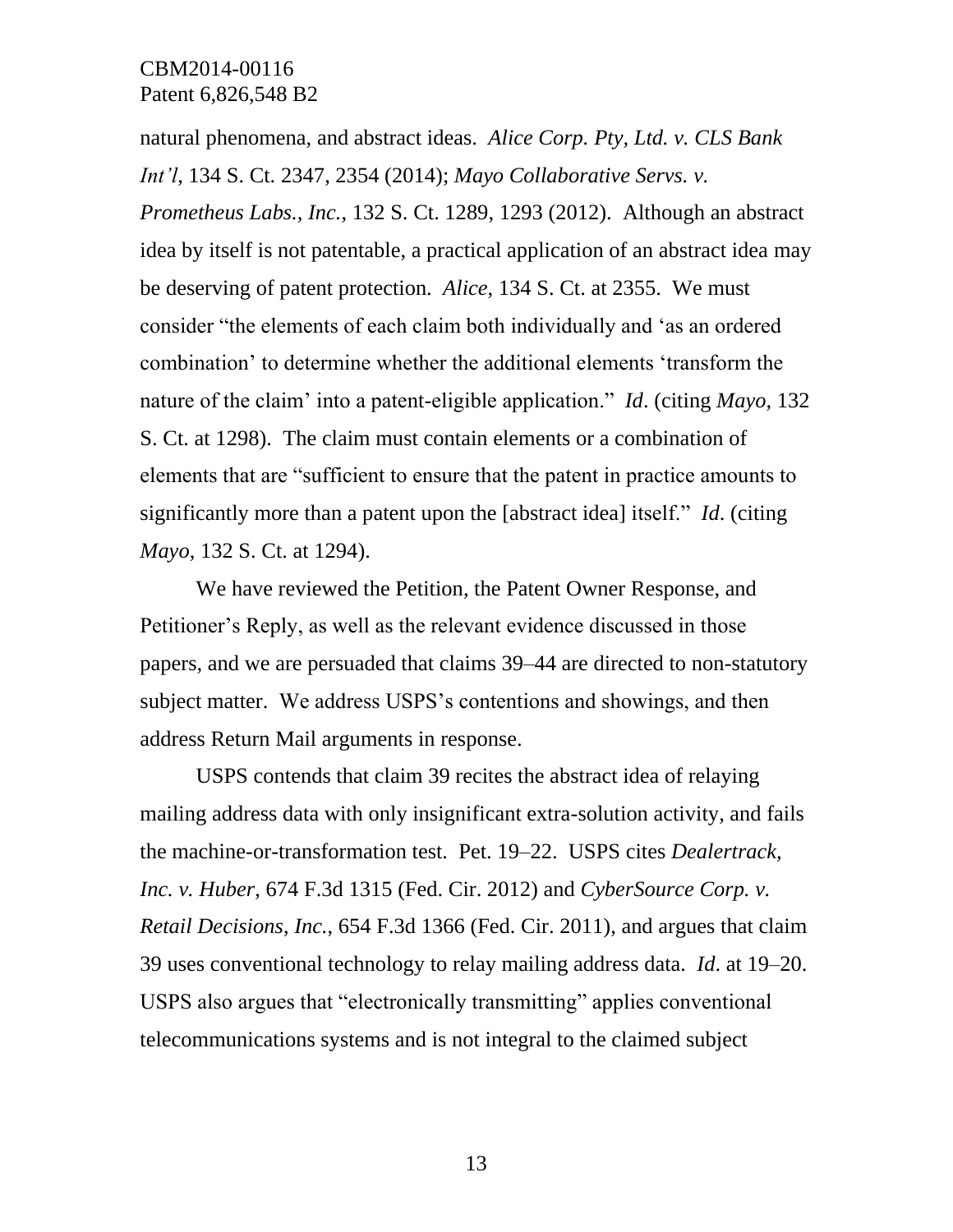matter, and further argues that claim 39 fails to transform any article. *Id*. at 20–22. We agree.

USPS has shown, by a preponderance of the evidence, that claim 39, as a whole, is directed to the processing of returned mail items, involving decoding information, obtaining an updated address, and electronically transmitting that updated address to a transferee. USPS has shown that the steps are directed to the abstract idea of relaying mailing address data, with the inclusion of an electrical transmission step.

Regarding whether claim 39 includes limitations that amount to significantly more than the abstract idea of relaying mailing address data, per our claim construction, USPS has shown that the "decoding" step is "deciphering information into useable form," but that does not necessarily bring it out of the realm of processes performed in the past by human beings. In fact, all of the claimed steps could be performed in the human mind, with the exception of the transmitting step. Additionally, USPS has shown that what the data might be deemed to represent to the human mind — e.g., "information indicating whether the sender wants a corrected address to be provided for the intended recipient" — does not substantially affect the underlying structure or function of the claim or any machine on which it is carried out. Consistent with USPS's position, the '548 Patent disclosure does not describe any particular hardware to perform the steps recited in claim 39, but refers merely in broad terms to generic computer hardware and software.

Additionally, like the terms "computer-aided" in *Dealertrack* and "transaction database" in *Accenture Global Servs., GmbH v. Guidewire Software,Inc.*, 728 F.3d 1336 (Fed. Cir. 2013), the "electronically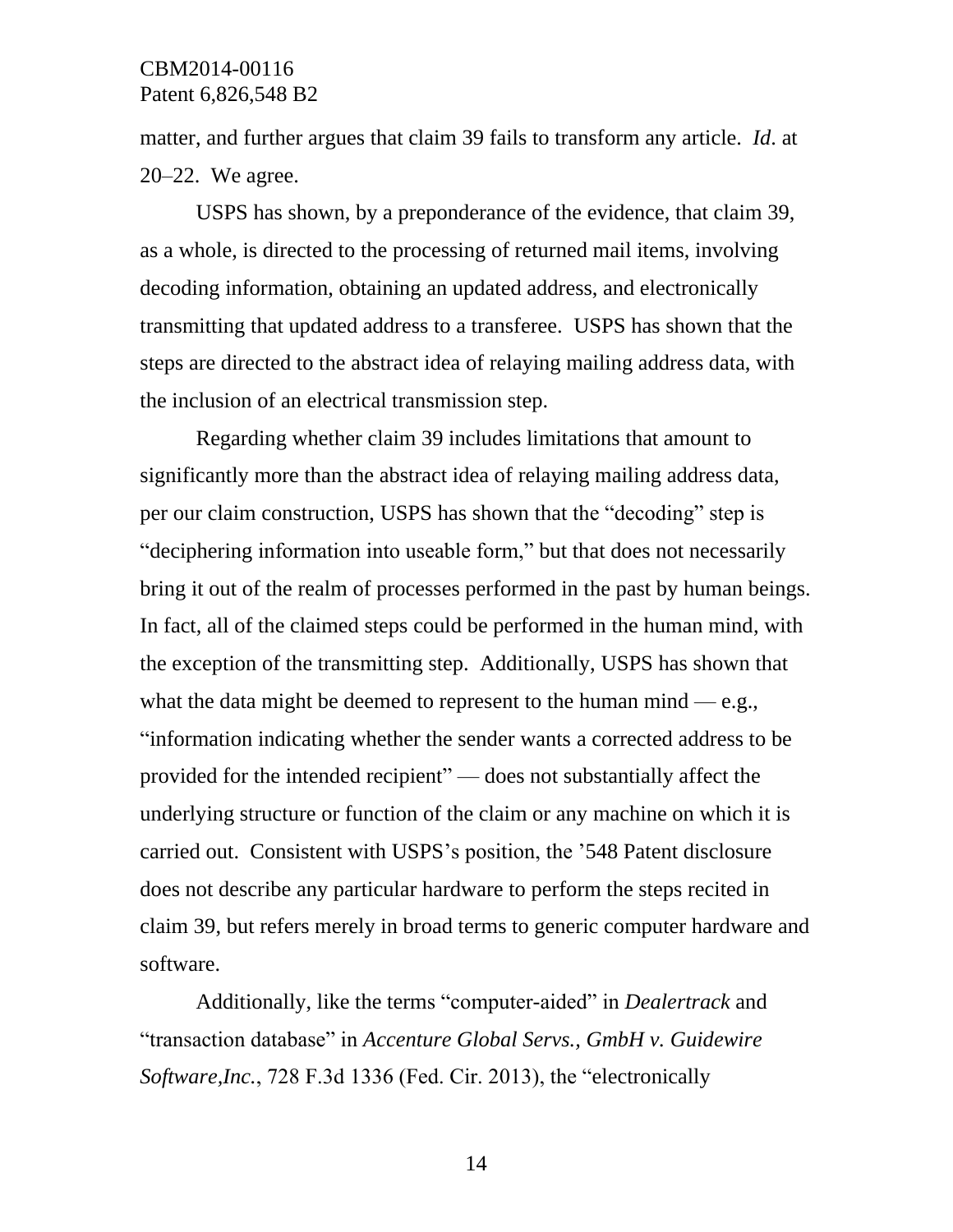transmitting an updated address of the intended recipient to a transferee, wherein the transferee is a return mail service provider" limitation in claim 39 does not amount to significantly more than the abstract idea of relaying mailing address data. The transmission technology is employed only for the purposes of creating more efficient communication, and would be a basic function of any electrical transmission system.

With respect to claim 40, USPS argues that the claim merely embodies the steps of claim 39, citing *Dealertrack* for the proposition that apparatus claims directed to a "computer readable medium" that simply transcribed, applied, or embodied an abstract method claim would not render the claim patentable. Pet. 22–23. USPS further argues that claim 40 differs from claim 39 in substance only that it includes a step of "causing a computer to store decoded information," and the claims should be considered equivalent for purposes of patent eligibility. *Id*. We agree.

USPS has shown, by a preponderance of the evidence, that the analysis of claim 40 should be similar to that of claim 39. Claim 40 also recites a "customer number," and determining decoded data based on that number. It does little to further limit the same abstract idea embodied in claim 39. As such, USPS has shown that claim 40 is directed to nonstatutory subject matter.

USPS argues that claim 41 merely recites a detector and a processor, and adds an encoding limitation. Pet. 23. According to USPS, a detector and a processor are alleged to be generic and only capable of performing the method steps of claim 39. *Id.* at 23–24. USPS emphasizes the format of a claim does not change its patent eligibility analysis under § 101. *Id*. at 23 (citing *Bancorp Servs., L.L.C. v. Sun Life Assurance Co. of Canada*, 687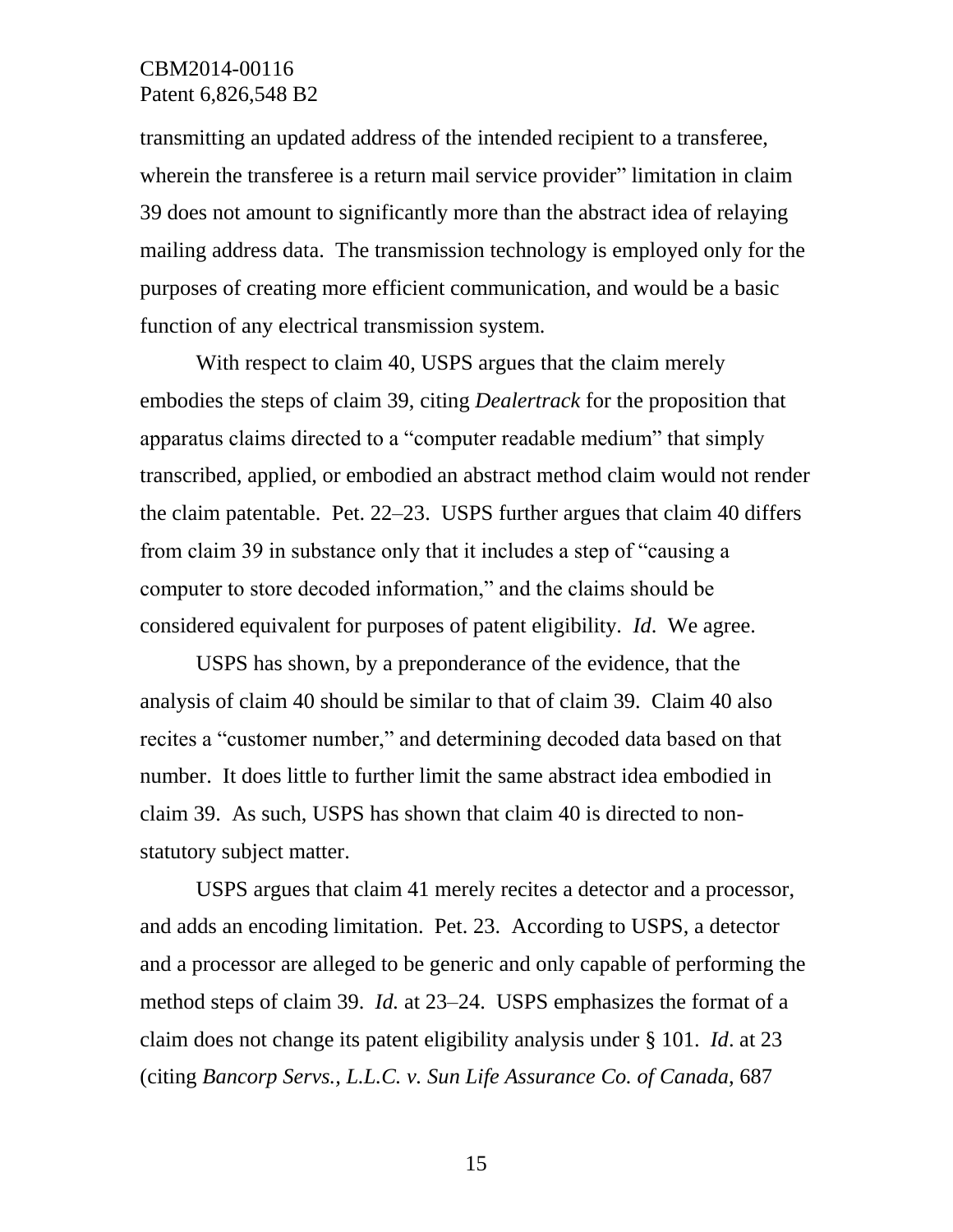F.3d 1266, 1276-1277 (Fed. Cir. 2012)). USPS also alleges that "detector" is broad enough to encompass all forms of optical scanning, including by a person, and the encoded information could be a zip code. *Id*. at 24. USPS also urges that even if claim 41 requires a particular detector, decoder, or computer, that claim still is not a "'technical advance used to implement an abstract idea unrelated to that technology.'" *Id*. at 24 (citing *CRS Adv. Tech Inc., v. Frontline Tech Inc.*, Case CBM2012–00005, slip op. at 15 (PTAB Jan. 23, 2014) (Paper 66)). We agree with USPS's analysis of claim 41. Thus, USPS has shown that claim 41 is directed to non-statutory subject matter.

USPS acknowledges that claim 42 adds posting and creating output data steps to the steps recited in claim 39, but argues that those steps are "conventional, non-technological steps that simply ensnare the abstract business process of relaying mailing address data." Pet. 25. We agree. USPS has shown, by a preponderance of the evidence, that claim 42 is directed to non-statutory subject matter. Claim 42 recites steps that (1) receive mail items including certain types of data, (2) identify mail items that are returned subsequent to mailing as undeliverable, (3) decode encoded data indicating whether the sender wants a corrected address to be provided, (4) create output data including a customer number and decoded data, and (5) determine if the sender wants a corrected address. The method of claim 42 also recites steps based on whether the sender wants a corrected address—electronically transferring information if a corrected address is wanted, and posting return mail data records on a network if the sender does not want to receive the corrected address.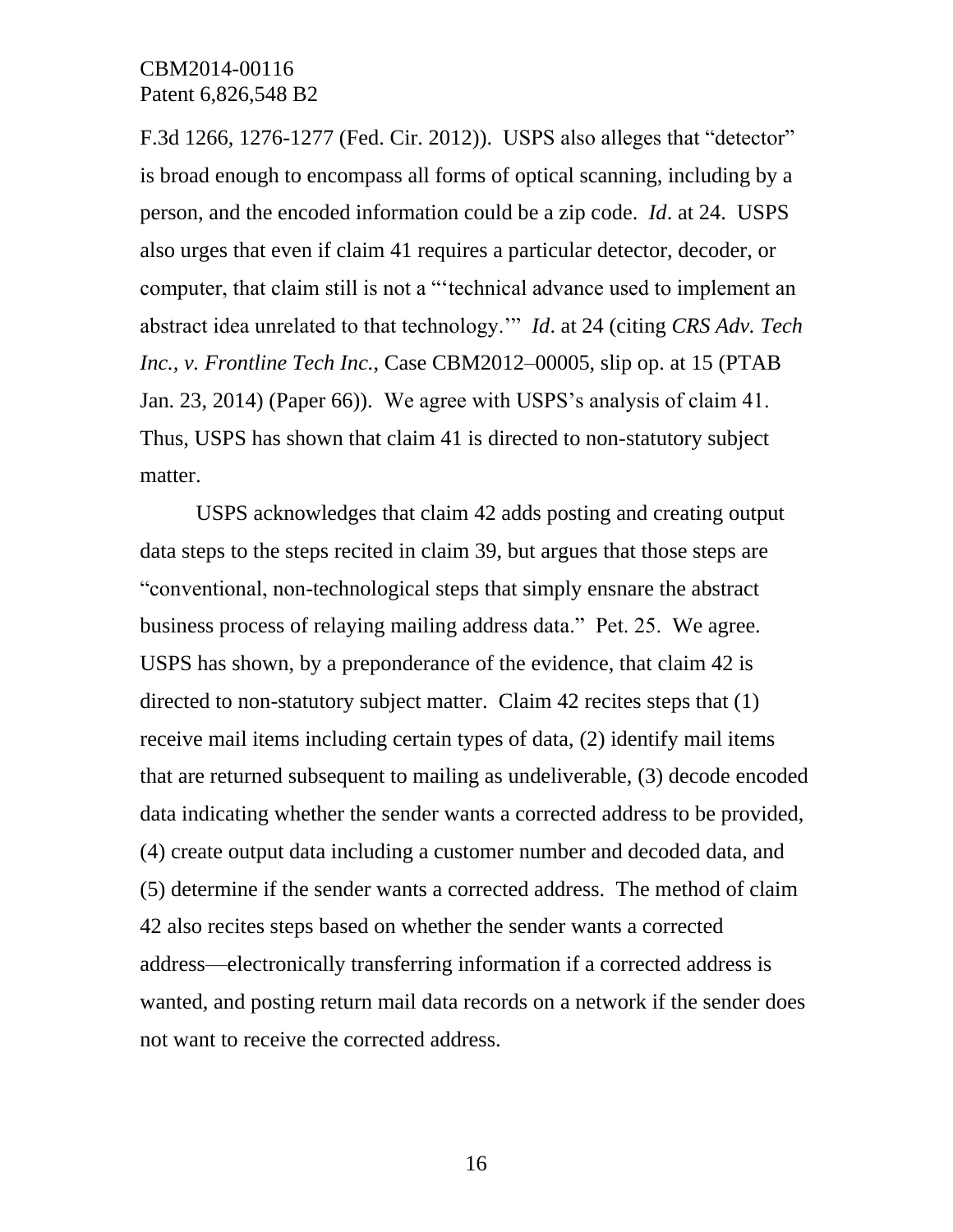USPS has shown that claim 42 is directed to the abstract idea of relaying mailing address data and does not recite limitations that amount to significantly more than that abstract idea. For reasons discussed previously, we are persuaded, on this record, that decoding, encoding, and electronically transferring information do not impart meaningful limitations to the abstract idea of relaying mailing address data.

Claims 43 and 44 depend from independent claim 42. Claim 43 recites transmitting a name and address, and claim 44 recites that the encoded data indicates a name and address of the intended recipient. USPS asserts that the limitations of claims 43 and 44 do not recite non-generic technological limitations and, therefore, do not amount to significantly more than the abstract concept of relaying mailing address data. Pet. 26–27. As discussed above, we are not persuaded, on this record, that the limitations of claim 42 add significantly more to the abstract idea of relaying mailing address data. USPS, in its contentions that claims 43 and 44 are unpatentable under 35 U.S.C. § 101, addresses the additional limitations recited by claimed 43 and 44 and asserts the limitations do not amount to significantly more than the abstract concept of relaying mailing address data. Pet. 26–27. As such, USPS has shown claims 43 and 44 are directed to nonstatutory subject matter.

Turning now to Return Mail's arguments, Return Mail argues that the challenged claims improve the technological process of return mail processing and do not exclude other methods of doing the same, citing others obtaining patents in the same technology space. PO Resp. 28–29 (citing Ex. 2015 ¶¶ 43–69, 85–94). However, given the recentness of the *Alice* decision, we are not persuaded that the presence of other patentees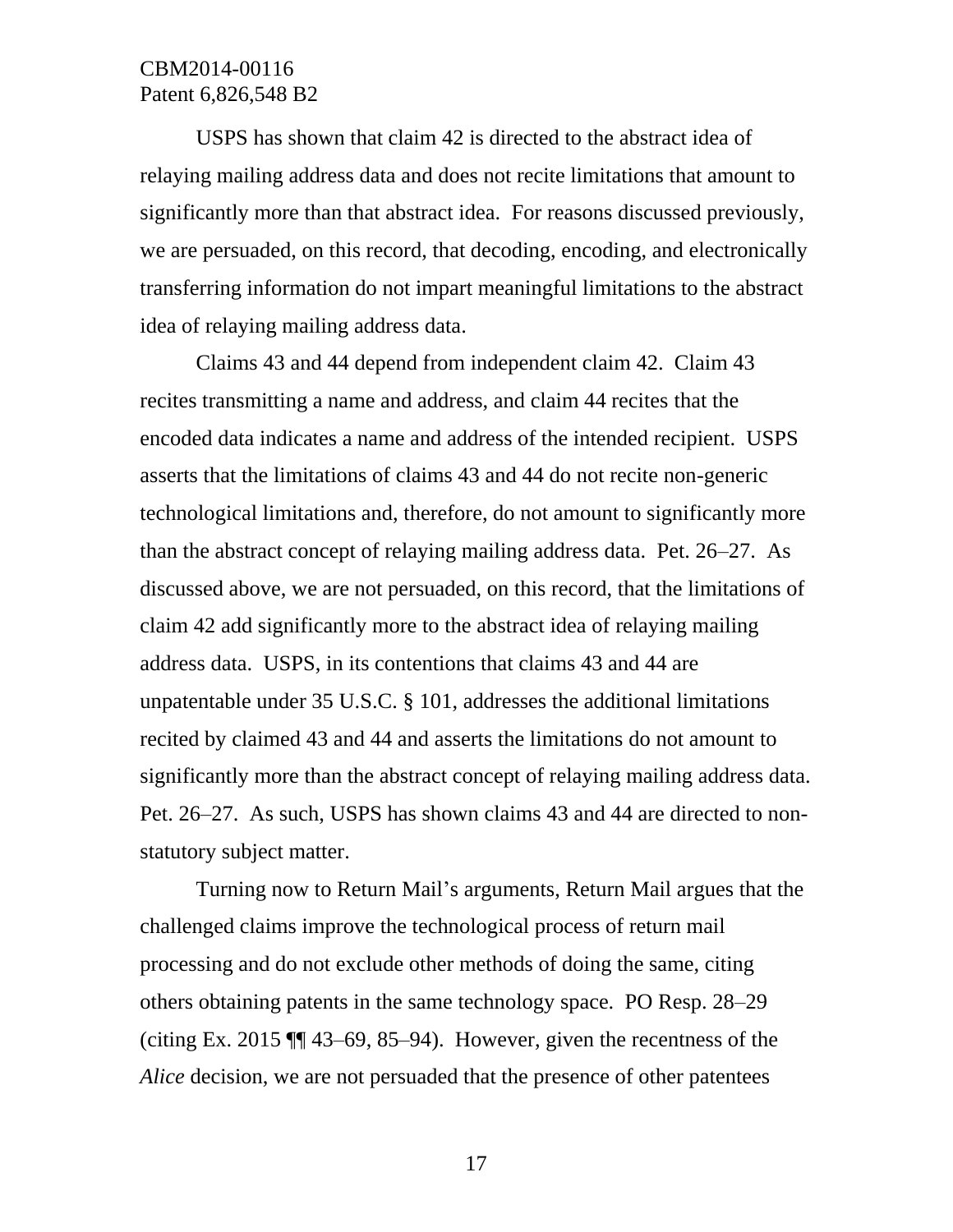necessarily means that the technology space is "open." Additionally, the claims of the other patents may be drawn to more specific methods and systems, such that they could fall within the broad scope of the challenged claims and still be patentable.

We also agree with USPS that whether a claim recites statutory subject matter under 35 U.S.C. § 101 is a question of law. Reply 3–4. We do not, however, discount the testimony of Dr. Nettles, although we agree that his opinion appears to be directed to his own two-part test. Ex. 2015 ¶¶ 50–64; Reply 3–4. We credit Dr. Nettles's testimony but do not agree that we need to consider the "architecture" that supports automation, when that architecture is not specifically claimed or when the claimed architecture is well-known and/or conventional technology.

Return Mail also argues that challenged claims do not only involve an abstract idea but have meaningful limitations, such as decoding information that has been encoded on the mail item, storing and processing of that decoded information, and providing the desired type of updated address information. PO Resp. 30. Return Mail's argument is not persuasive because any embodiment of the abstract idea of "relaying mailing address data" would likely determine information contained on the returned item and store and provide that information, which is the most generic form of implementing the idea. The "encoding" and "decoding" of such information is acknowledged by Return Mail to be conventional (Ex. 1001, 2:66–3:15), such that they do not transform the abstract idea into a distinct embodiment with statutory subject matter under 35 U.S.C. § 101.

Return Mail also argues that the challenged claims have an inventive concept that contains technical features that solve a technical problem. PO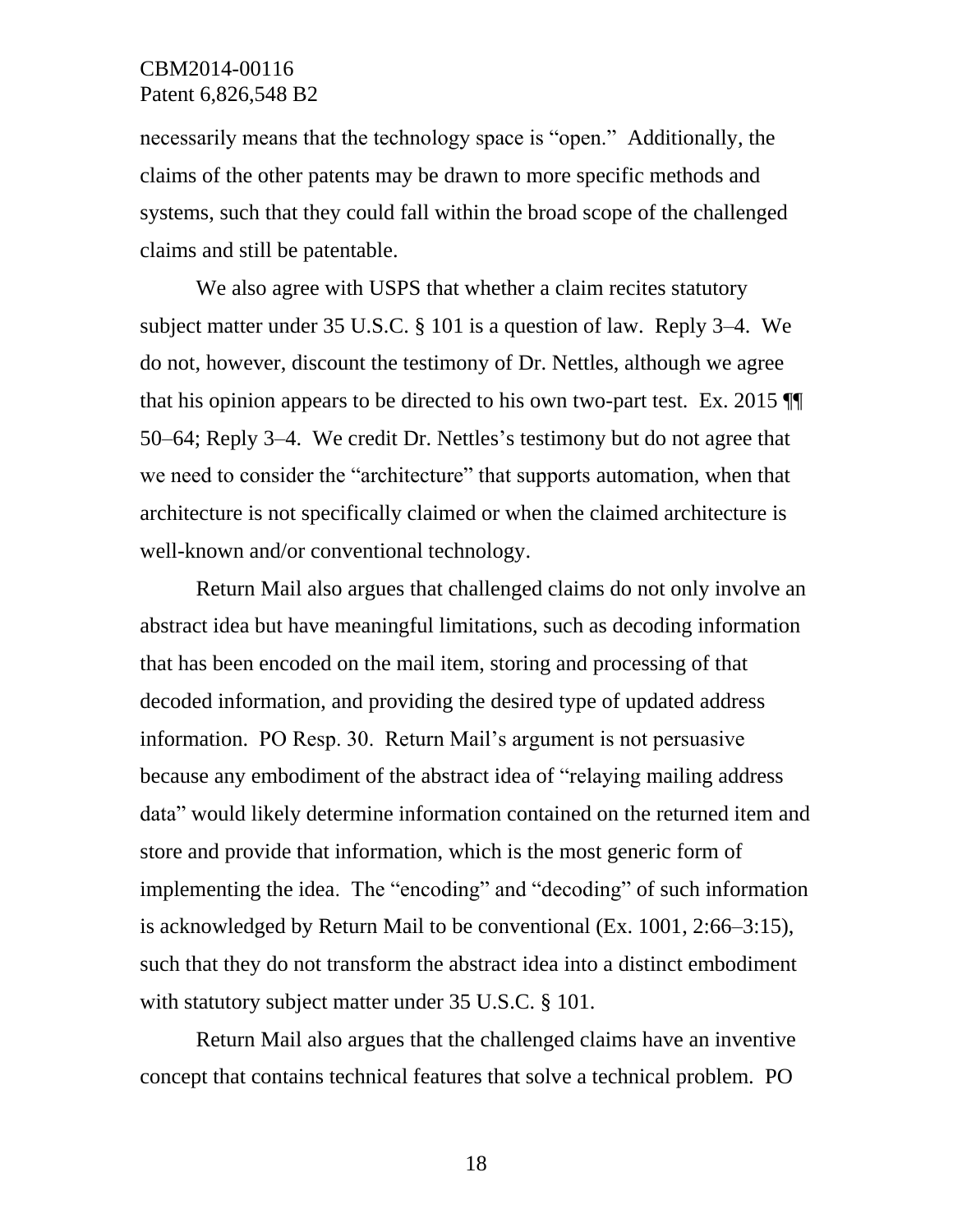Resp. 31–38. Return Mail argues that the prior art methods have many flaws and the '548 Patent "contemplates information encoded directly *onto* the piece of mail, the information *on* the piece of mail can be read directly by an optical scanner, and then automatically processed by the application server." *Id.* at 36 (citing Ex.2015 ¶ 56-65). We do not agree.

We are persuaded by USPS's argument that the challenged claims do not recite an "optical scanner" or "application server," and to consider the claims reciting such, we would need to read limitations into those claims, in violation of proper claim construction principles. Reply 4. As stated in the Decision on Institution, "at the time of the invention of the '548 Patent, neither decoding, such as bar code reading, nor electronically transmitting, was unknown, unachievable, or incapable of being combined in the manner claimed. In fact, the '548 Patent discloses that such encoding and decoding were old and well-known at the time the application leading to the '548 Patent was filed." Dec. 14. Although it is true that claims are evaluated in the context of the specification, we disagree with Return Mail that we must determine what the claim limitations "relate to" and continue our analysis from there. *See* Tr. 36–39. In the instant case, Return Mail urges that the decoding step of claim 39 "relates to the discussion in the specification of an optical scanner," and that the obtaining step, from the same claim, "relates to the specifically programmed application server in the specification." *Id*. at 38. We are not persuaded that such a "relate to" analysis is called for under *Mayo* or *Alice*.

Return Mail also argues that the claims satisfy both the machine or transformation tests. PO Resp. 39. Specifically, Return Mail argues that the claims require "a number of machines arranged, interlinked and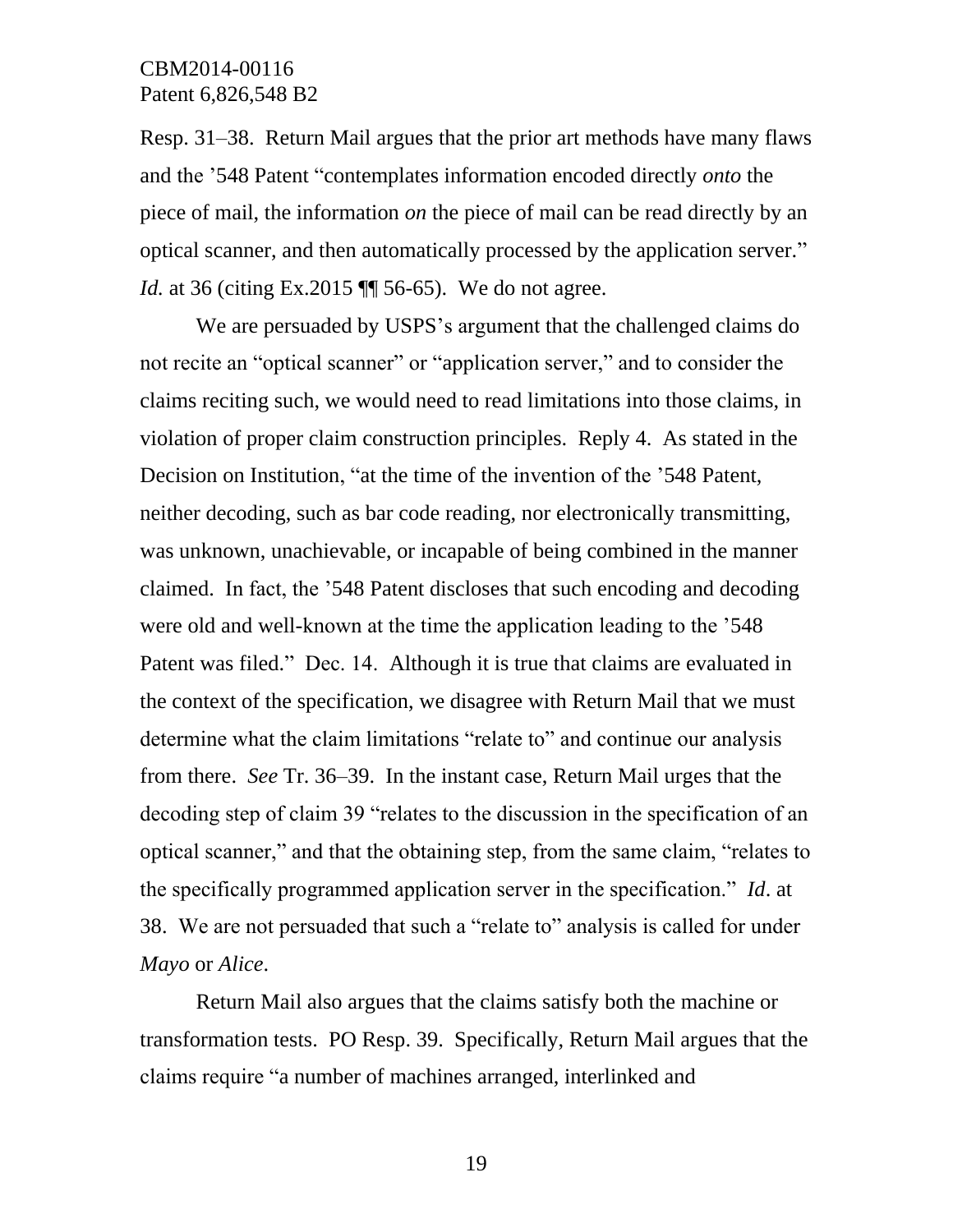programmed to perform specific tasks that are integral to performing the purposes of the patent." *Id*. at 40. However, we agree with USPS that the claims recite, at most, conventional and generic hardware that existed before the '548 Patent was filed, and are not limited to a particular or specificpurpose machine. Reply 5. Recitation of conventional or generic hardware cannot render a claim drawn to non-statutory subject matter to be statutory. *See Dealertrack*, 674 F.3d at 1333–34*; CyberSource*, 654 F.3d at 1375. Return Mail also discusses the use of the application server which is a special purpose computer (PO Resp. 43–44), but, again, no such server is claimed.

Return Mail also argues that the challenged claims meet the transformation test, in that the decode step transforms information from one state into another. PO Resp. 45–46. To the extent that scanned information is transformed, we are not persuaded that such a process was not conventional or well-known at the time the application for the '548 Patent was filed. Additionally, we agree with USPS that the claims do not recite "transform[ing] incorrect address information into correct address information after checking the available database" or providing a "notification that the prior address is incorrect." Reply 4 (citing PO Resp. 39).

For the reasons set forth above, we conclude that USPS has shown, by a preponderance of the evidence, that claim claims 39–44 of the '548 Patent are directed to non-statutory subject matter under 35 U.S.C. § 101.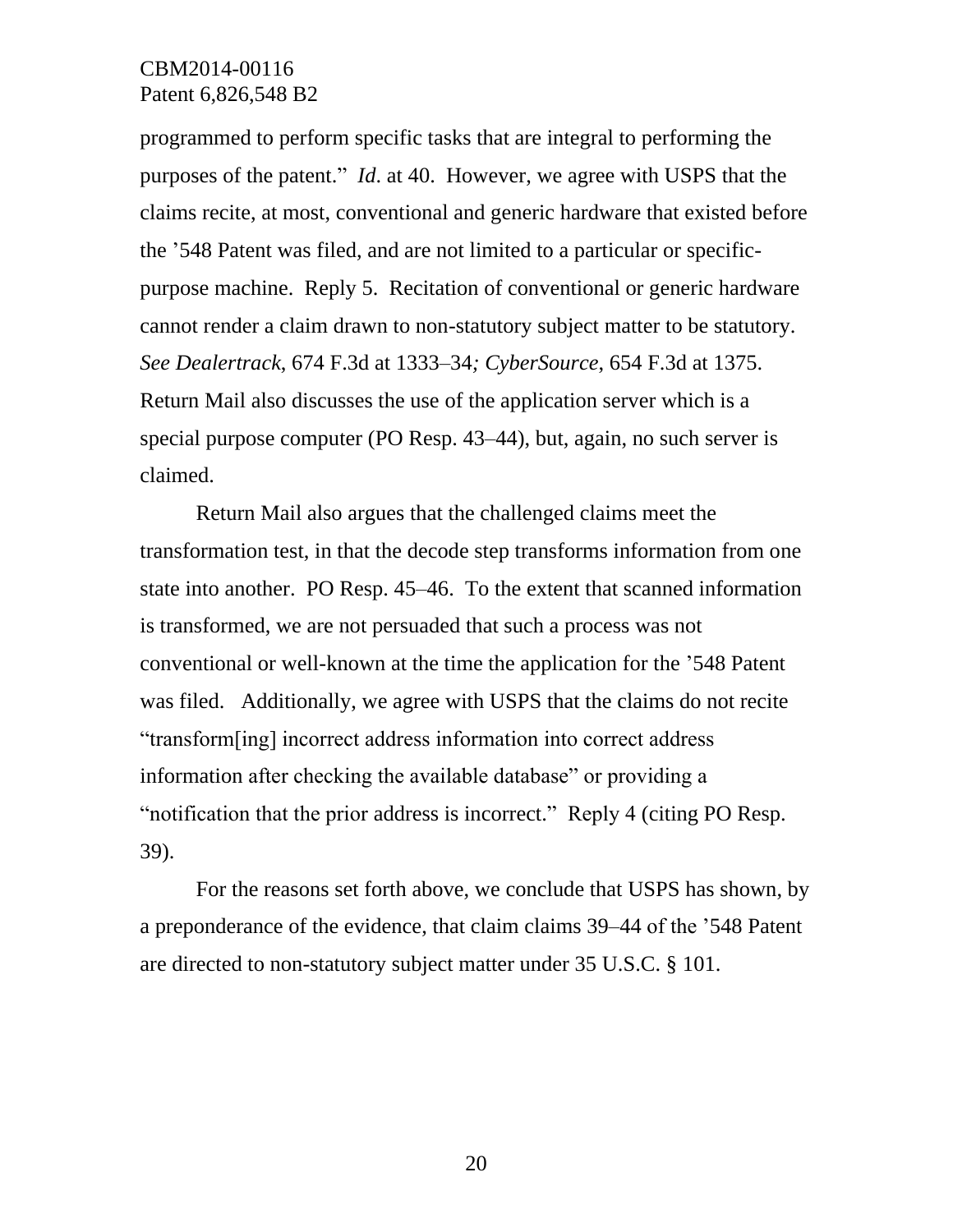*E. Anticipation by 1997 ACS; Claims 39–44*

USPS contends that claims 39–44 are anticipated by 1997 ACS. Pet. 42–53. After considering the arguments and evidence presented in the Petition and the Preliminary Response, we instituted trial with respect to claims 39–44, concluding that USPS was likely to prevail in showing unpatentability under 35 U.S.C. § 102 over 1997 ACS. Dec. 35.

# *1. Overview of 1997 ACS*

1997 ACS discloses an automated electronic process for providing address corrections to mail senders. Ex. 1004, 5. Senders place an intended recipient on the mail piece and encode an Address Change Service ("ACS") participant code on the mail piece for which they would like a corrected address. *Id*. at 8. The ACS participant code includes seven alphabetical characters preceded by a pound sign ("#"). *Id*.; *see* "#BXBJDCK" in the figure, reproduced below.

| MEMPHIS TN 38188-0001          |                                          |                                                    |  |
|--------------------------------|------------------------------------------|----------------------------------------------------|--|
| ADDRESS SERVICE REQUESTED      |                                          | <b>Participant Code</b><br>(Provided by ACS Dept.) |  |
| Optional<br><b>Endorsement</b> |                                          | <b>BXBJDCK</b> added<br>#BXBJDCK *** 5-DIGIT 28732 |  |
| Line                           |                                          | #JNS0069TWK2874# EXP JUN 96                        |  |
| Kayline                        | <b>JESSICA H JONES</b>                   | http://abadhahhttp://abadhahhttp://abadhittp:/     |  |
| Provided by maller             | 69 TWO OAKS DR<br>FLETCHER NC 28732-9499 |                                                    |  |
|                                |                                          |                                                    |  |

Figure from page 8 of 1997 ACS illustrating the participation requirements of its address change service.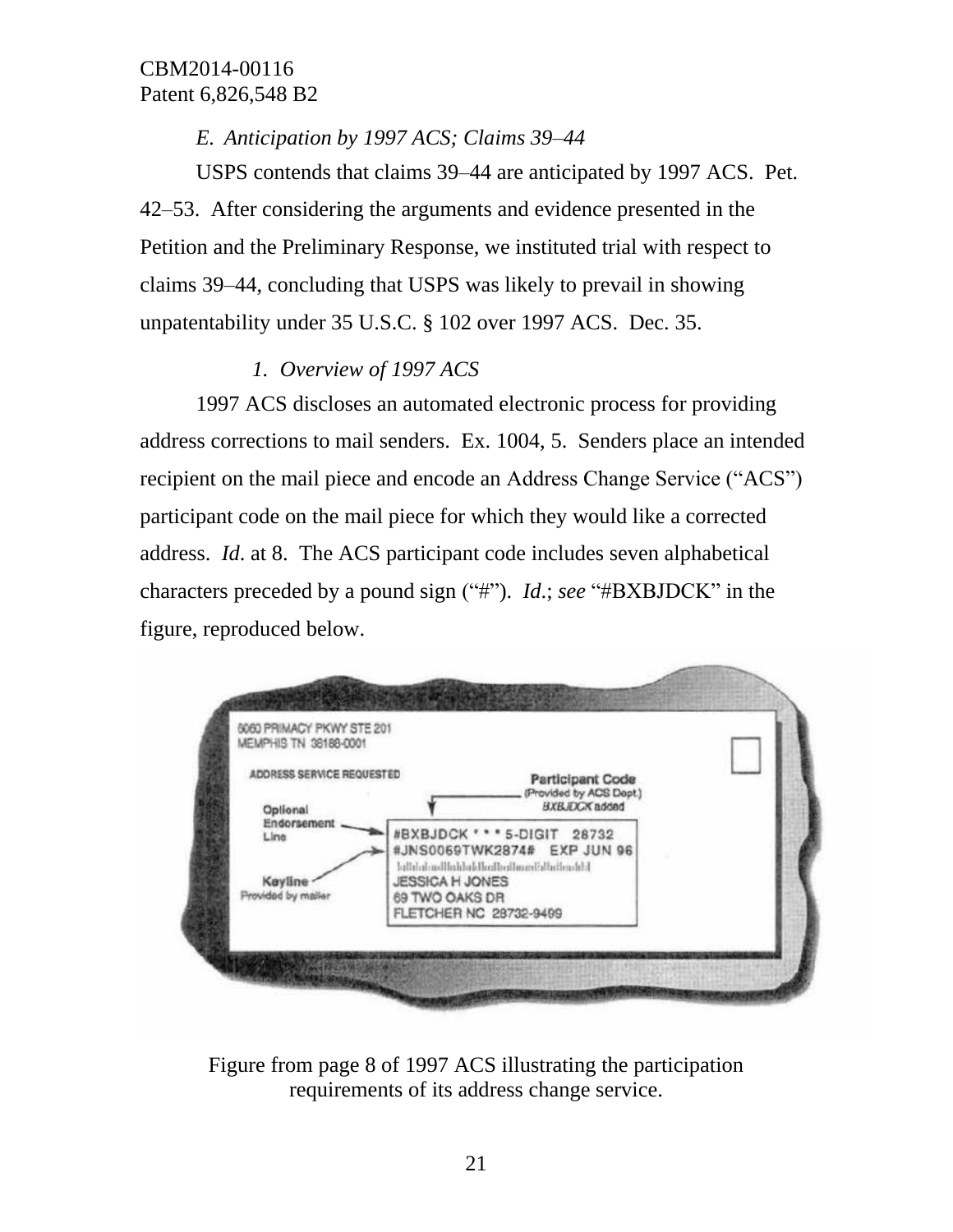A properly coded ACS participant code includes information about the additional service (known as an "ancillary service") or set of services the mailer is requesting (e.g., corrected address requested or destroy mail piece subsequent to mailing). Ex. 1004, 4. Dr. Lubenow states that "[t]o receive address change services a sender must place either an ancillary service endorsement or a participant code on the mail piece." Ex. 1008 ¶ 176. The ACS participant code needs to be deciphered into usable information, as one merely regarding the code cannot know what ancillary services it includes.

When the mail is undeliverable-as-addressed (e.g., the intended recipient moved and did not file a change of address), the carrier sends the mail to the Computerized Forwarding System (CFS), where the CFS accesses the ACS participant code and determines how to process the returned piece of mail. Ex. 1004, 4. The ACS system obtains an updated address of the intended recipient by matching the name and address to a Change of Address (COA) record on file at the CFS. *Id.* ACS electronically transmits the updated address for the intended recipient to a mail service provider (e.g., National Customer Service Center), which provides updated addresses to ACS participating mailers. *Id*. at 4–8. 1997 ACS describes that the notifications can occur through "telecommunications transmissions rather than physical magnetic media." *Id*. at 9. Returned mail without an ancillary service endorsement or ACS participant code indicates corrected address service is not wanted for this mail piece. *Id*. at 4; Ex. 1008 ¶ 176.

#### 2. *Analysis*

We have reviewed the Petition, the Patent Owner Response, and Petitioner's Reply, as well as the relevant evidence discussed in those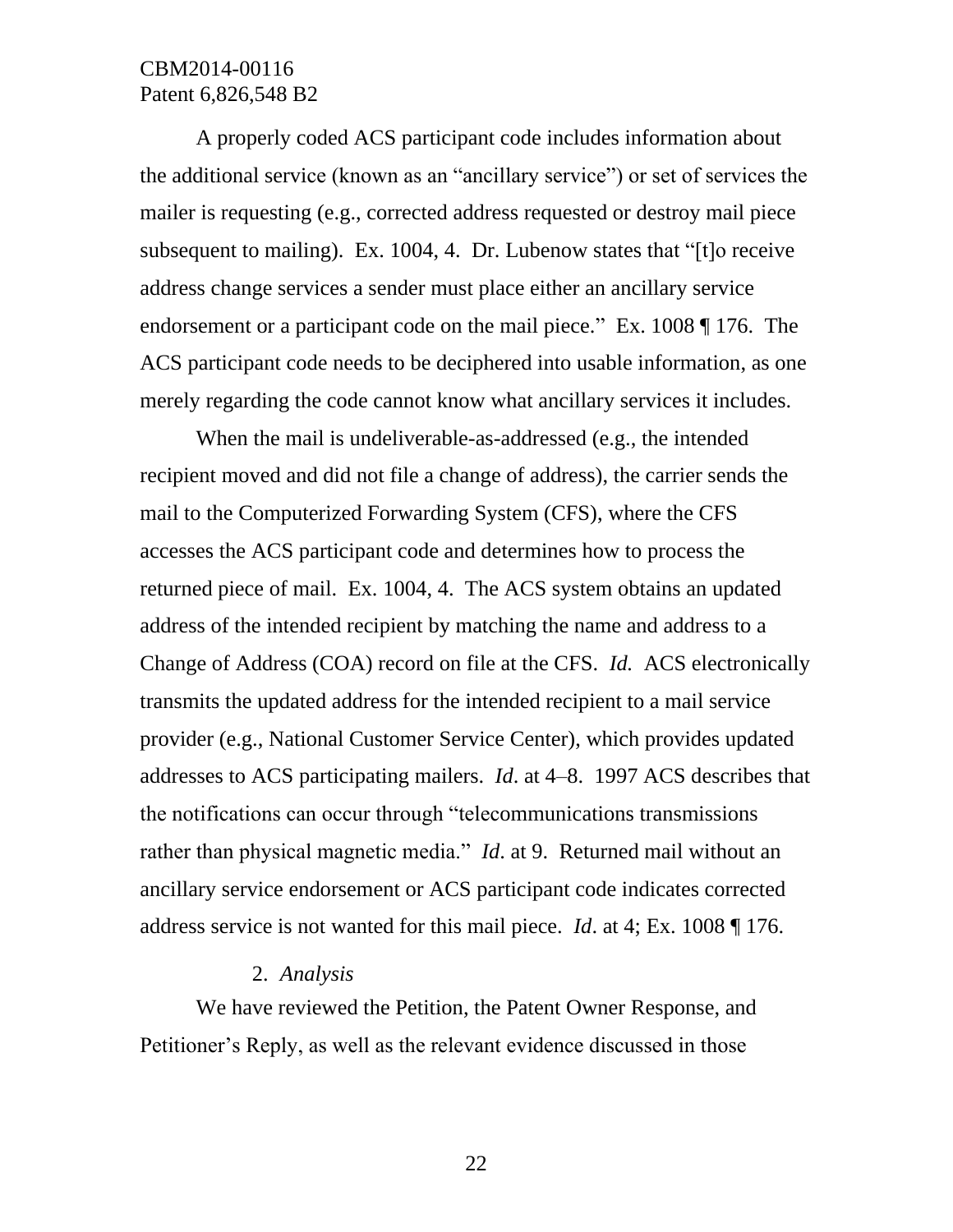papers. We are not persuaded that claims 39–44 are anticipated by 1997 ACS.

Preliminarily, we are compelled to note, based on the arguments of the parties, that the grounds identified in a transitional covered business method patent review are not restricted to the types of grounds that may be utilized in an *inter partes* review, where the latter is restricted to grounds under 35 U.S.C. §§ 102 or 103 based on patents or printed publications. *Compare* 37 C.F.R. § 42.204 *with* 37 C.F.R. § 42.104. In the instant proceeding, however, 1997 ACS is a printed publication, and no ground was raised against the challenged claims over the actual function of the system described therein or what would have been performed in any public use of the system. *See* Pet. 42–53. Therefore, the actual functioning of the system and what it was capable of performing is less important than what explicitly falls with the four corners of the 1997 ACS publication and what is taught by 1997 ACS inherently. *See Kennametal, Inc. v. Ingersoll Cutting Tool Co.*, 780 F.3d 1376, 1381 (Fed. Cir. 2015) ("[A] reference can anticipate a claim even if it 'd[oes] not expressly spell out' all the limitations arranged or combined as in the claim, if a person of skill in the art, reading the reference, would 'at once envisage' the claimed arrangement or combination." (citations omitted)).

We determine this distinction to be important because much of the dispute between the parties seems to be over what the CFS units did and what equipment was deployed. *See, e.g.*, Pet. 43–45; Ex. 1008 ¶¶ 75, 171– 74; Ex. 1023, 171–75; Ex. 1028 ¶¶ 32–35; PO Resp. 59–62; Reply 8–9. However, the proper inquiry under 35 U.S.C. § 102 is what does 1997 ACS *disclose*, expressly or inherently, with respect to decoding/detecting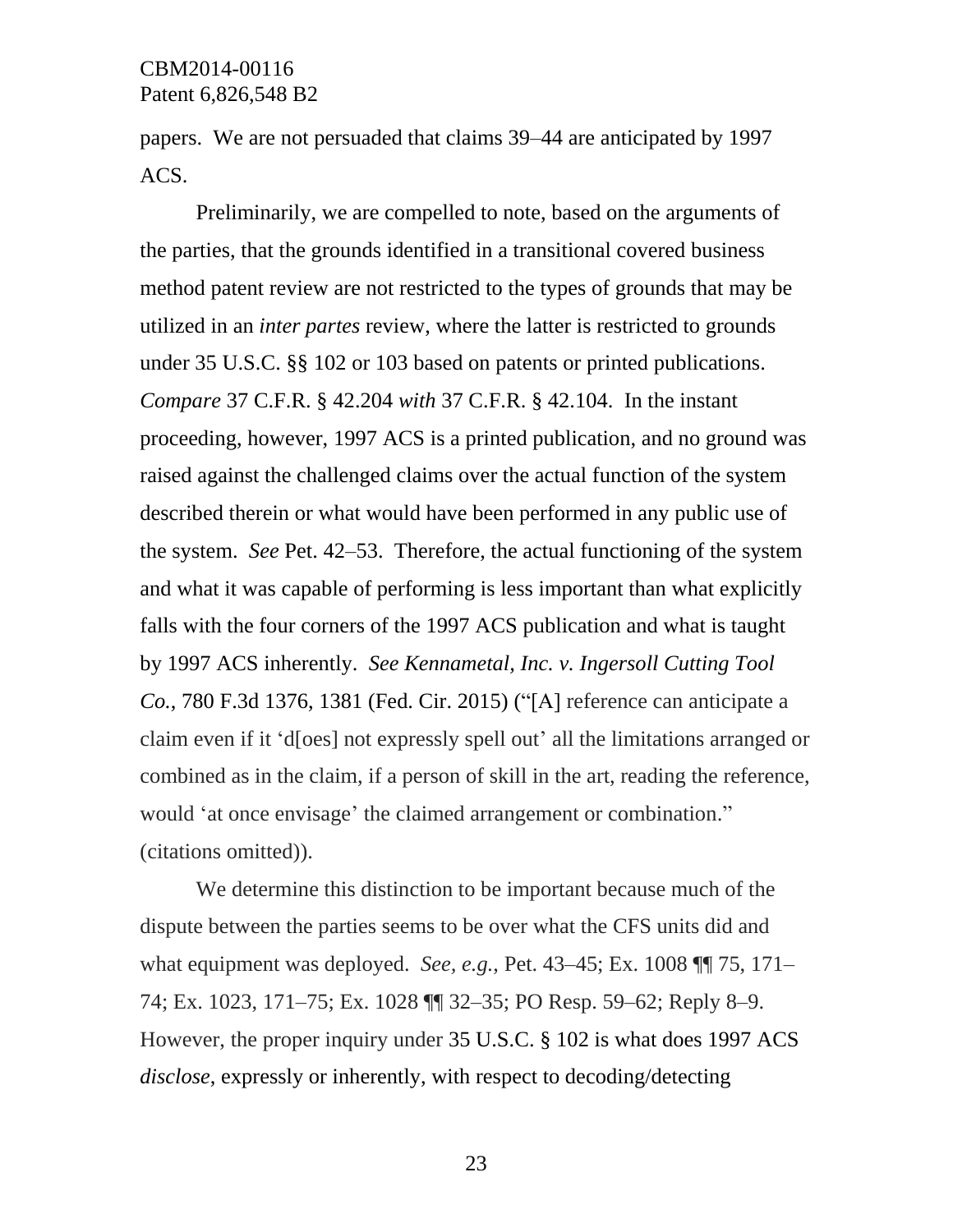information indicating whether the sender wants a corrected address to be provided for the intended recipient. As discussed above in Section II.A, we find that decoding means "deciphering information into useable form."

In addition, we agree with the U.S. Court of Federal Claims, in deciding between the proffered constructions of "[d]ecipher information into useable form" and "[c]onvert information into useable form," the court concluded that "using the terms 'decipher' and 'deciphered' more closely follow the customary meaning of the terms and reflects the claim language. This is because decoding must operate on encoded data," which is recognized in the term "decipher" but not in "convert." Ex. 1011, 22–23. USPS contends that "the carrier converts into intelligible form the participant code and endorsement thereby performing the claimed 'decoding.'" Pet. 45. However, we find no support within 1997 ACS that the *carrier* decodes or deciphers the participant code or endorsement because the carrier (a person) is merely *reading* those indicators. The indicator "ADRESS SERVICE REQUESTED" is merely read and there is no disclosure that *the carrier* decodes the participant code or the keyline. We disagree with Dr. Lubenow that the plain-English endorsements "meet the plain and ordinary meaning of the term 'code.'" Ex. 1028 ¶ 18. As such, we are not persuaded that the carrier in 1997 ACS acts to decode encoded data on the returned mail items.

The sole other section of 1997 ACS relied upon by USPS as teaching the decoding aspect of the claims (Pet. 47–50) follows in its entirety:

When a carrier receives a mailpiece and it is undeliverable-asaddressed at the old address due to customer relocation, the mailpiece (depending on its mail class and endorsements) is sent by the postal employee to the CFS unit responsible for forwarding mail destined to that old address. An attempt is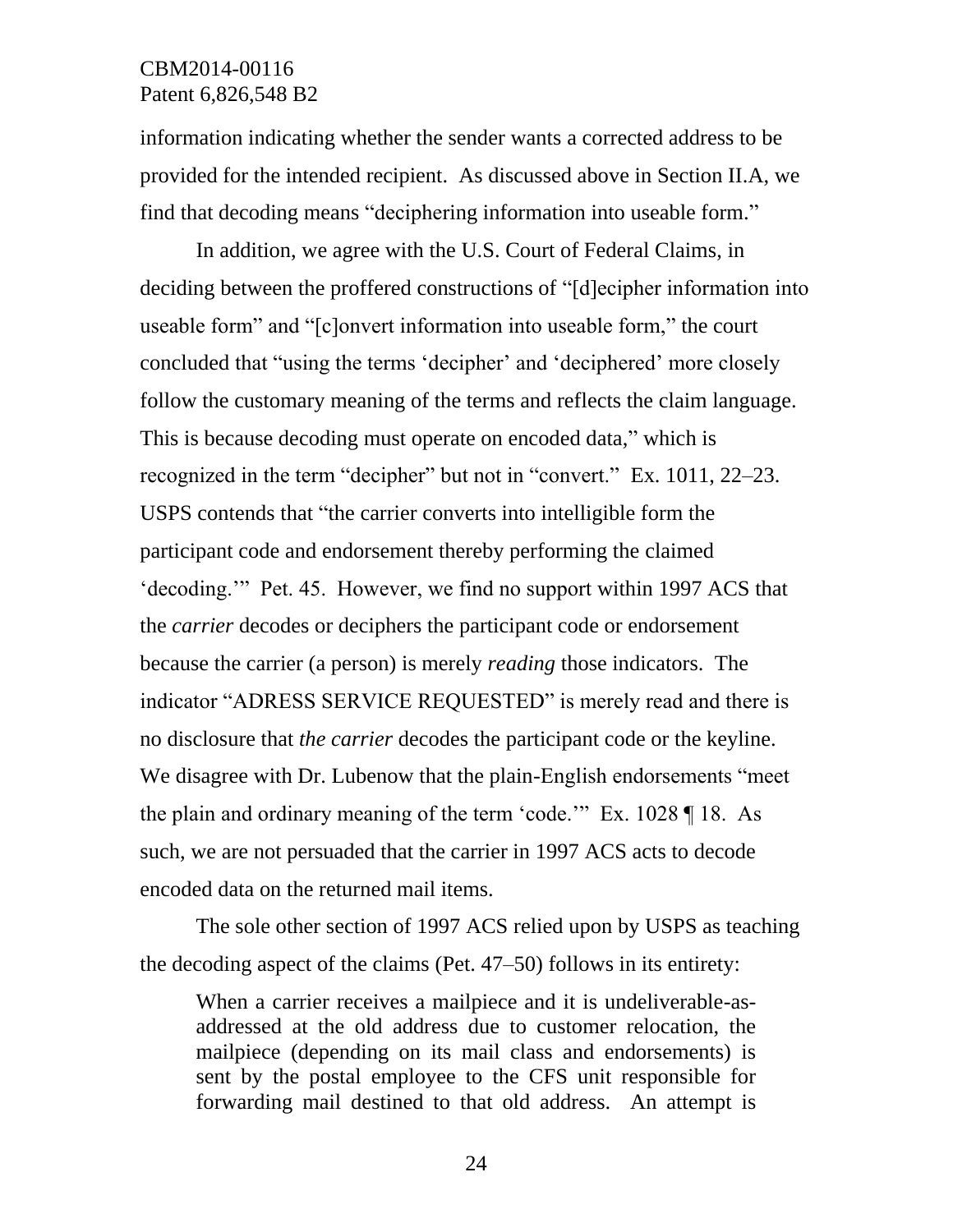then made *to match the name and address* to a COA on file at the CFS unit. *If* a match is attained from the CFS database *and* the mailpiece bears an active ACS participant code, the opportunity exists for an electronic notification to be generated. Otherwise, the COA notification is provided manually. Depending on its mail class and endorsements, the mailpiece is forwarded, discarded, or returned to sender.

Ex. 1004, 4 (emphases added). We discern no express teaching that the CFS unit or an operator therein "decodes" any code contained on the returned mail items. Although we credit Dr. Lubenow's testimony that "mailers must place certain codes . . . on the mail piece for which the mailer would like to receive address corrections notification" (Ex. 1028 ¶ 21), we can find no express disclosure of decoding such codes in 1997 ACS.

This conclusion is further buttressed by USPS's counsel, who stated:

all we're left with is the fact that there is electronic processing of those codes and the way that we read the electronic processing based upon our knowledge of how the ACS system worked in 1997, the answer is yes, but can I point you to a quotation other than the fact that the ACS 1997 reference says that the codes are electronically processed? No, but that's all I have.

Tr. 69.

Turning now to any inherent disclosures in 1997 ACS, we note first that "[t]o serve as an anticipation when the reference is silent about the asserted inherent characteristic, such gap in the reference may be filled with recourse to extrinsic evidence. Such evidence must make clear that the missing descriptive matter *is necessarily present* in the thing described in the reference, and that it *would be so recognized by persons of ordinary skill*."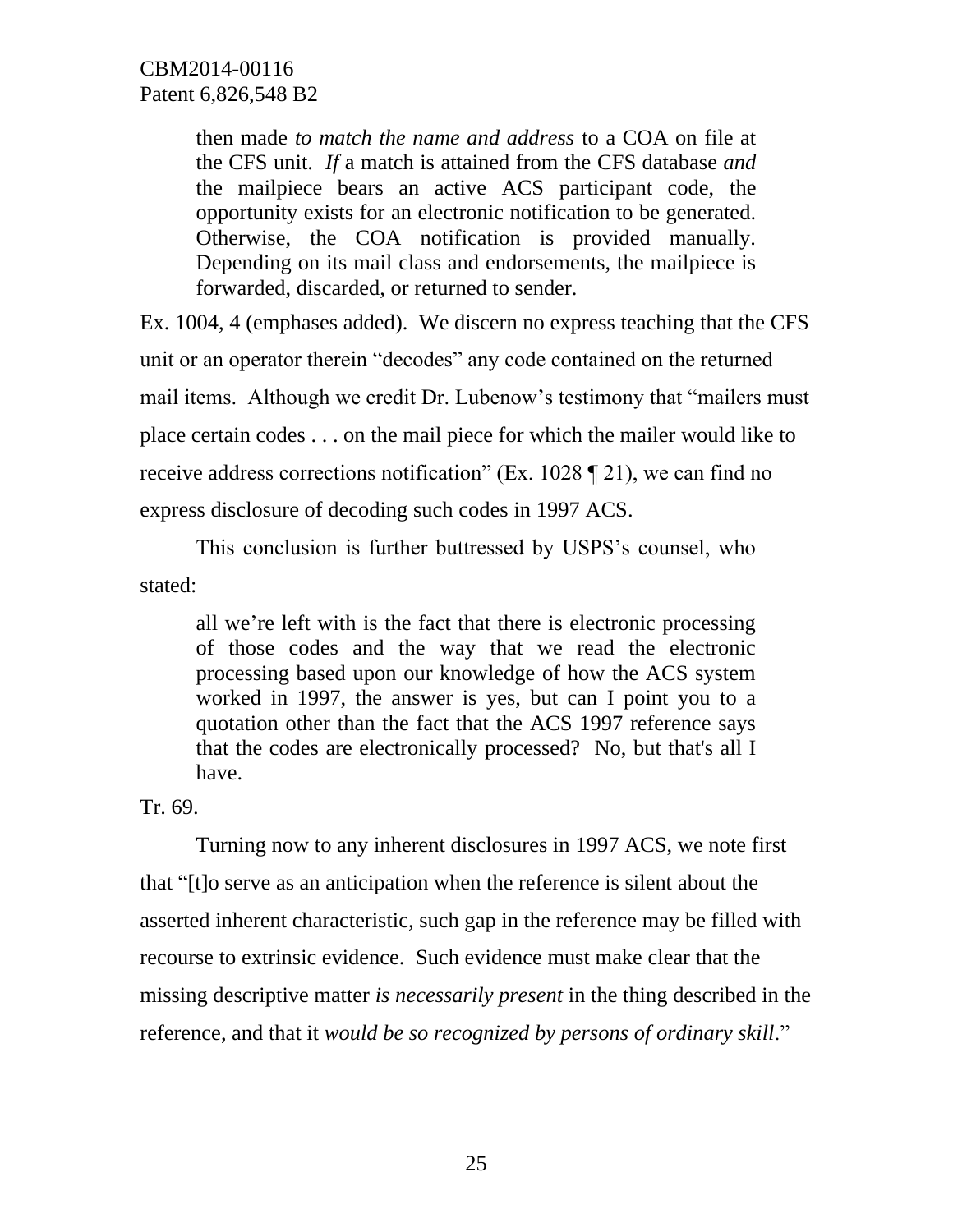l

*Continental Can Co. USA v. Monsanto Co.,* 948 F.2d 1264, 1268 (Fed. Cir. 1991) (emphases added).

From the discussion above, it is clear that the name and address are used to searching for a matching Change Of Address. Regardless if this information was scanned or not, which is disputed by the parties (Ex. 1008 ¶ 176; PO Resp. 64 n.30; Reply 13–14), we cannot say that this information was "decoded." The name and address are in plain language, i.e., English or some other language, and need not be decoded or deciphered. 1997 ACS continues that "[i]f a match is attained from the CFS database and the mailpiece bears an active ACS participant code, the opportunity exists for an electronic notification to be generated." Ex. 1004, 4. The question then is whether that disclosure would be recognized by persons of ordinary skill as teaching a decoding of the ACS participant code.

In the instant proceeding, we have contradictory testimony from different experts.<sup>2</sup> Dr. Nettles testifies that "1997 ACS does not disclose any data being converted into the participant code, and there is also no disclosure of the participant code being matched to anything." Ex. 2015 ¶ 103. Dr. Lubenow testifies that "[b]ased on the rest of 1997 ACS, a person of ordinary skill in the art would understand that the Participant Code and the ACS Endorsement code must be *read* from the mail pieces in order for the CFS Unit to determine if an electronic notification should be generated." Ex. 1028 ¶ 32 (emphasis added). Given the testimony, we are persuaded that the ACS participant code is read, in certain situations, but we are not

 $2$  We note that although both parties seek to exclude the Declarations of each other's declarants (Papers 25, 28), as discussed below, we are not persuaded that any Declaration should be excluded.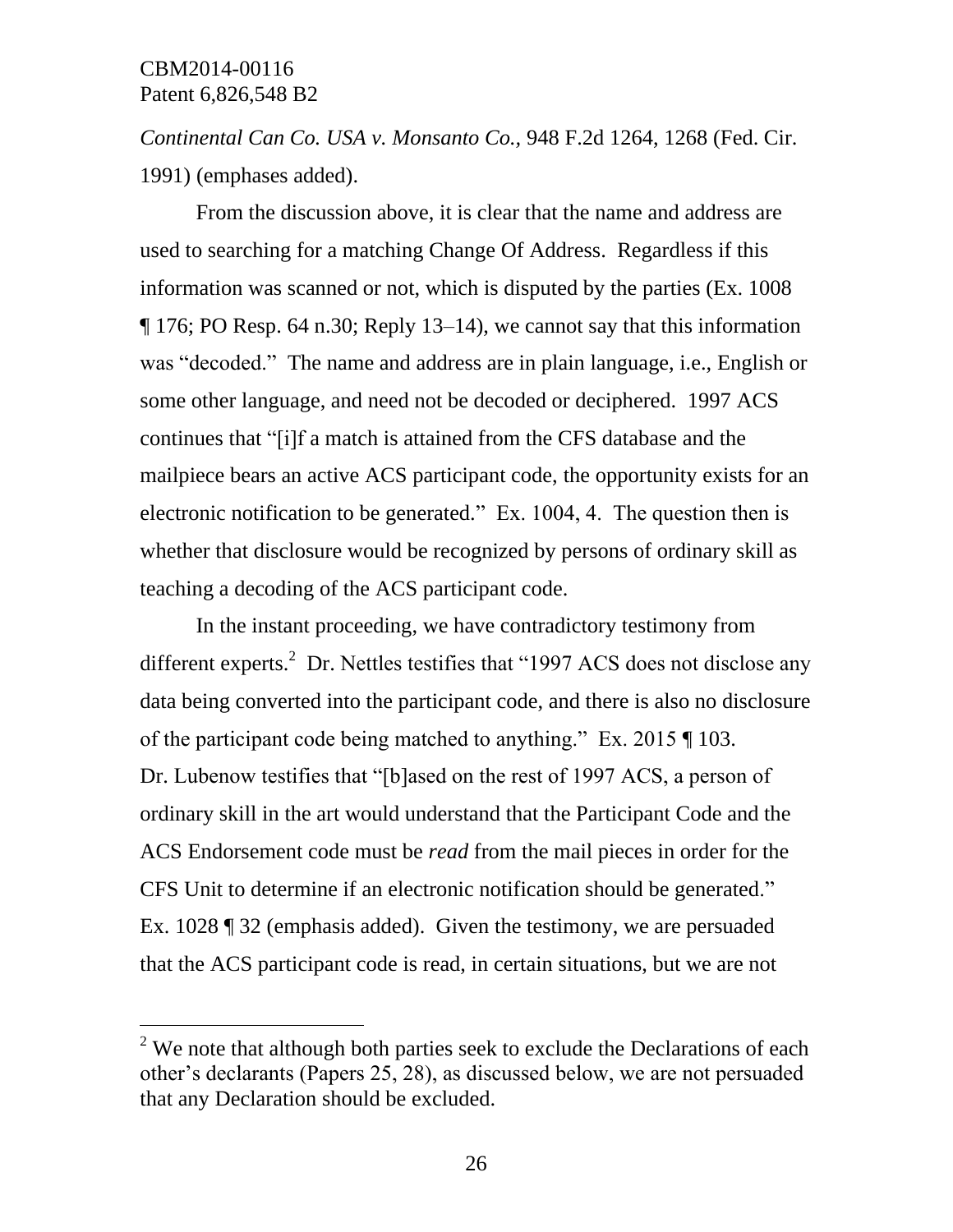persuaded that it must be "decoded," per the challenged claims. As discussed in Section II.A, "decoding" means "deciphering information into useable form," which requires more than merely reading information.

We agree with Return Mail that "*1997 ACS* describes a process dependent upon particular circumstances." PO Resp. 53. Further, even accepting *arguendo* that the ACS participant code is encoded data, we are not persuaded that 1997 ACS discloses, even inherently, the decoding of those data. *Id*. at 56–57. Even if the ACS participant code is matched, so that an electronic notification *can* be generated, it is not clear that decoding or deciphering is necessarily occurring. The 1997 ACS describes that "the opportunity exists for electronic notification to be generated" but also allows the notification to be provided manually. Ex. 1004, 4 ("If a match is attained from the CFS database and the mailpiece bears an active ACS participant code, the opportunity exists for an electronic notification to be generated. Otherwise, the COA notification is provided manually.").

Further, we are not persuaded by Dr. Lubenow's testimony that CFS units necessarily had scanners for such data (Ex.1008 ¶ 199), i.e., thus involving scanning and decoding, because he has acknowledged that he has no actual knowledge of the internal details of CFS operations. Ex. 1023, 145. Moreover, we view such testimony as an indication of what the CFS units did and what equipment was deployed, rather than evidence of an inherent disclosure by 1997 ACS.

Based on the instant arguments and evidence, we cannot say that USPS has shown, by a preponderance of the evidence, that 1997 ACS anticipates the claimed step of "decoding … information indicating whether the sender wants a corrected address to be provided for the intended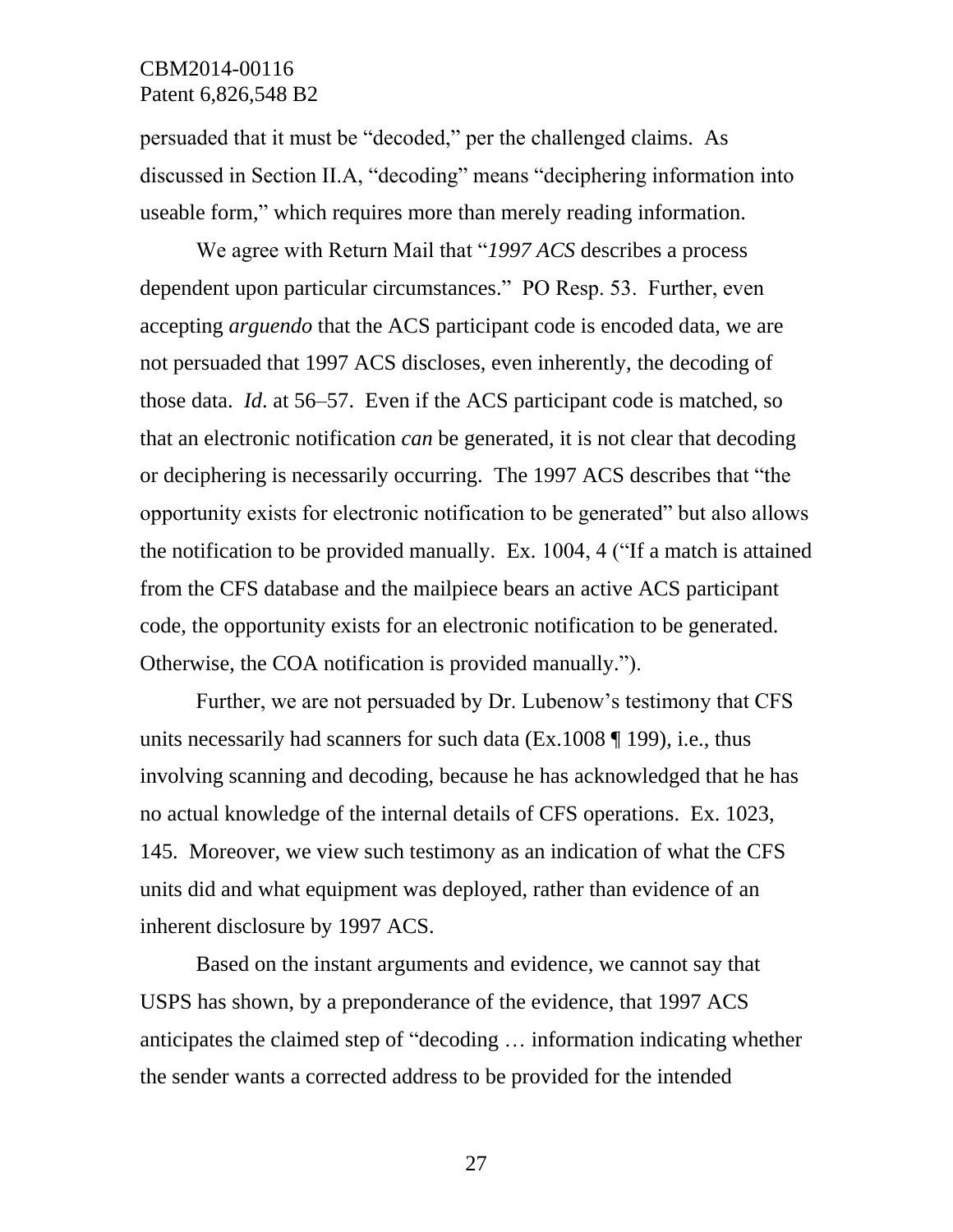$\overline{a}$ 

recipient," as recited in claim 39, and equivalent recitations in claims 40–  $44.3$ 

For the reasons set forth above, we conclude that USPS has not shown, by a preponderance of the evidence, that claim claims 39–44 of the '548 Patent are anticipated by 1997 ACS.

#### III. MOTIONS TO EXCLUDE

## *A. USPS's Motion to Exclude*

USPS filed a Motion to Exclude (Paper 28), Return Mail filed an Opposition to USPS's motion (Paper 33), and USPS filed a Reply in support of its motion (Paper 37). USPS's Motion to Exclude seeks to exclude: (1) the 21st Century Dictionary of Computer Terms (Ex. 2013); (2) specific paragraphs of the testimony of Dr. Nettles (Ex. 2015); (3) descriptions of USPS mail handing systems (Exs. 2016–2020, 2031); (4) patents filed after the priority date of the '548 Patent (Exs. 2021–2029); (5) PARS Excellence document (Ex. 2030); (6) file history of U.S. Patent No. 8,195,575 (Ex. 2032); and (7) patents that cite the '548 Patent (Ex. 2035–2052). Paper 28, 2–9. As movant, USPS has the burden of proof to establish that it is entitled to the requested relief. *See* 37 C.F.R. § 42.20(c). For the reasons stated below, USPS's Motion to Exclude is dismissed-in-part and denied-inpart.

<sup>&</sup>lt;sup>3</sup> Independent claim 40 recites "store decoded information indicating whether a sender wants a corrected address to be provided;" independent claim 41 recites the "detector detects . . . encoded information . . . indicating whether a sender wants a corrected address to be provided;" independent claim 42 recites "encoded data indicating whether the sender wants a corrected address to be provided for the addressee" and "decoding the encoded data." Claims 43 and 44 depend from independent claim 42.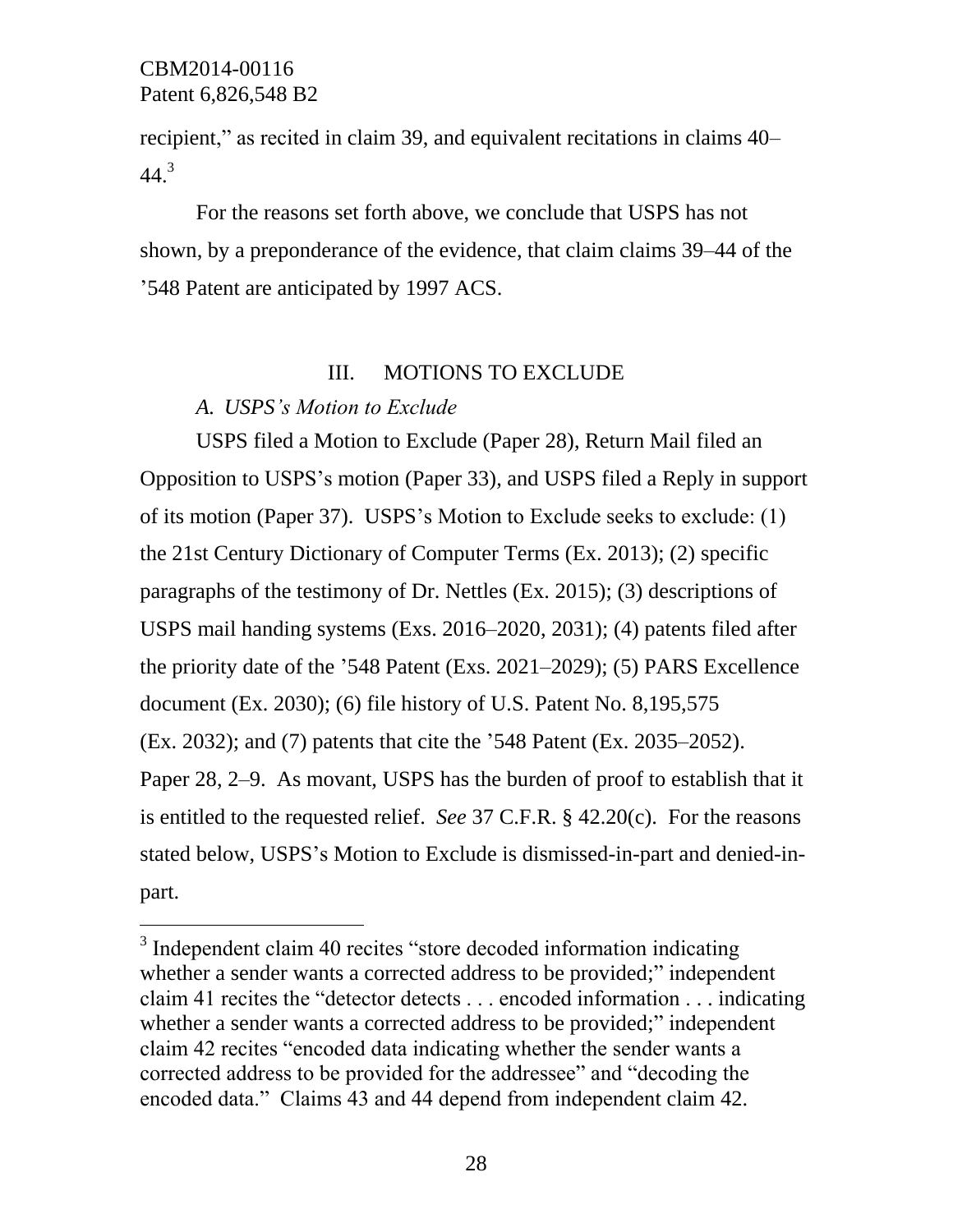Because we do not rely on Exhibits 2015, 2021–2030, 2032, and 2035–2052 (items  $(1)$  and  $(4)$ – $(7)$ , as noted above) in reaching the Final Written Decision, we dismiss as moot USPS's Motion to Exclude as to these exhibits. With respect to exhibits described in items (2) and (3) above, we discuss them in more detail below.

USPS argues that Dr. Nettles's testimony, specifically paragraphs 37– 95, should be excluded under Federal Rules of Evidence ("FRE") 403 and 704 because portions of the Nettles Declaration contain testimony on matters as to which the witness lacks sufficient knowledge, personal or otherwise, and testimony that directly opines on issues that are ultimately determinations of law, as opposed to underlying factual bases. Paper 28, 3. In addition, USPS objects to the specific paragraphs of Ex. 2015 as hearsay under FRE 802 because Dr. Nettles mischaracterizes information he proffered for the truth asserted. *Id*. at 4–5.

Return Mail counters that no explanation was provided for USPS's objection that Dr. Nettles's testimony lacks sufficient knowledge, that his testimony is technical and related to the state of the art at the time of the invention, and that documents quoted by Dr. Nettles are public records produced in a related litigations and not hearsay under FRE 801(d)(2) or 807, and would fall under the public records exception. Paper 33, 4–8.

USPS replies that Dr. Nettles opines not based on his scientific or technical knowledge, but rather on issues that are ultimately determinations of law including issues of patent law and/or patent examination practice and that citations provided by Return Mail refer to the Board accepting testimony based on that scientific or technical knowledge. Paper 37, 1–2.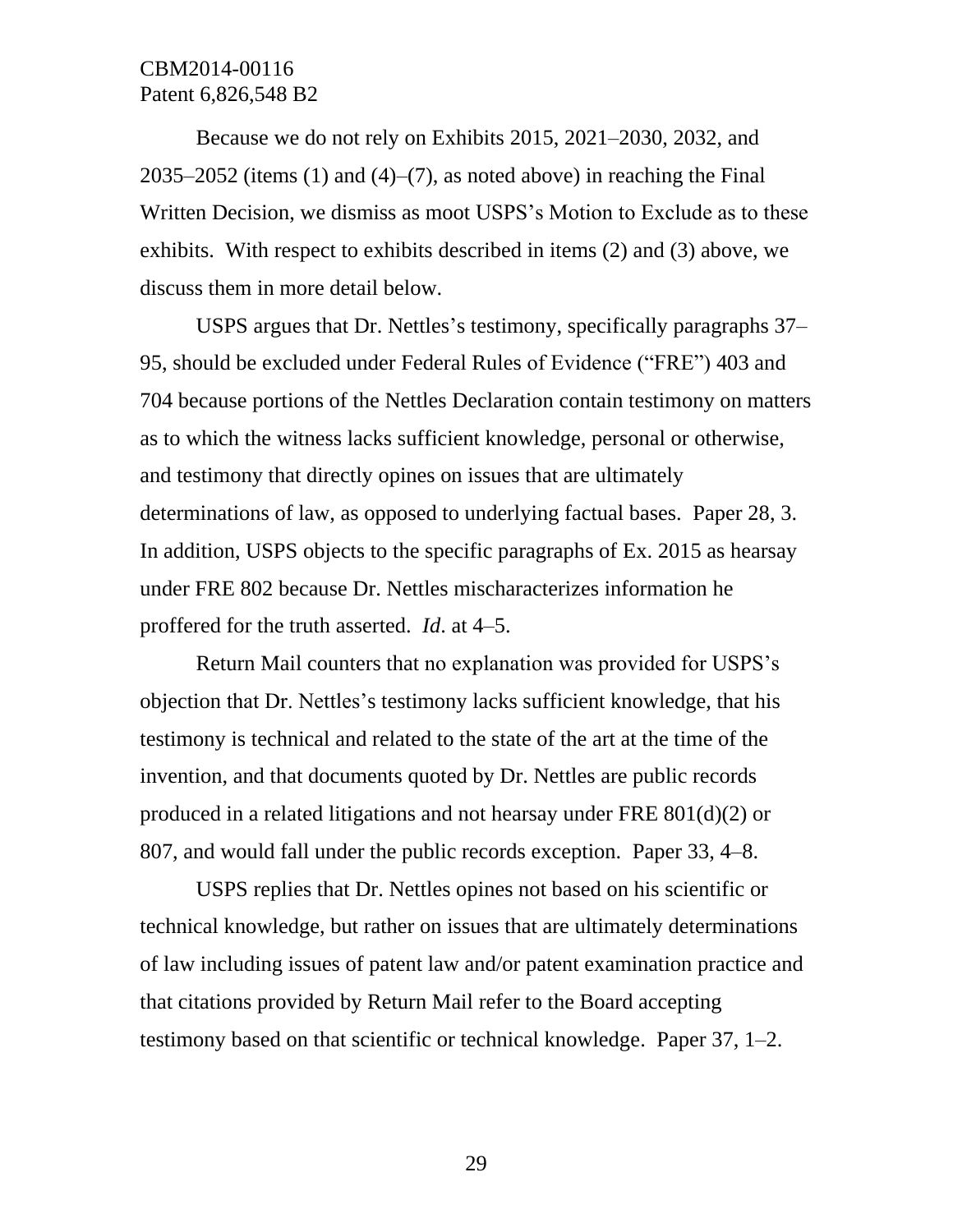We have reviewed Dr. Nettles's testimony, including the specific paragraphs, and determine that excluding the testimony is not warranted. We are further persuaded that the information quoted by Dr. Nettles falls under one of the exceptions of the hearsay rule. We assess USPS's arguments with respect to the weight to be given to relevant portions of Dr. Nettles's testimony, rather than to its admissibility. 37 C.F.R. § 42.65.

With respect to the descriptions of USPS mail handing systems, Exs. 2016–2020 and 2031, USPS argues that these documents are irrelevant to the argument proffered in the cited section of the Patent Owner Response as they are unrelated to the disclosure of 1997 ACS, per FRE 401–403. Paper 28, 5. USPS continues that the probative value of the documents "is substantially outweighed by a danger of confusing the issues and wasting time addressing systems not relevant to the current proceeding." *Id*. at 6.

Return Mail counters that the documents illustrate the state of technology before the '548 Patent, and its evolution, and that USPS's arguments are nothing more than assertions of irrelevance. Paper 33, 8–9. USPS replies that the cited documents are all after the relevant time frame and cannot be used to illustrate the state of the technology before the '548 Patent. Paper 37, 2.

Because these exhibits are evidence relied upon by USPS to support its assertions with respect to the state of the art and to knowledge of a person of ordinary skill in the art, and how it evolved, which are relevant to obviousness, we are not persuaded that they are irrelevant under FRE 401– 403. Accordingly, we decline to exclude these exhibits.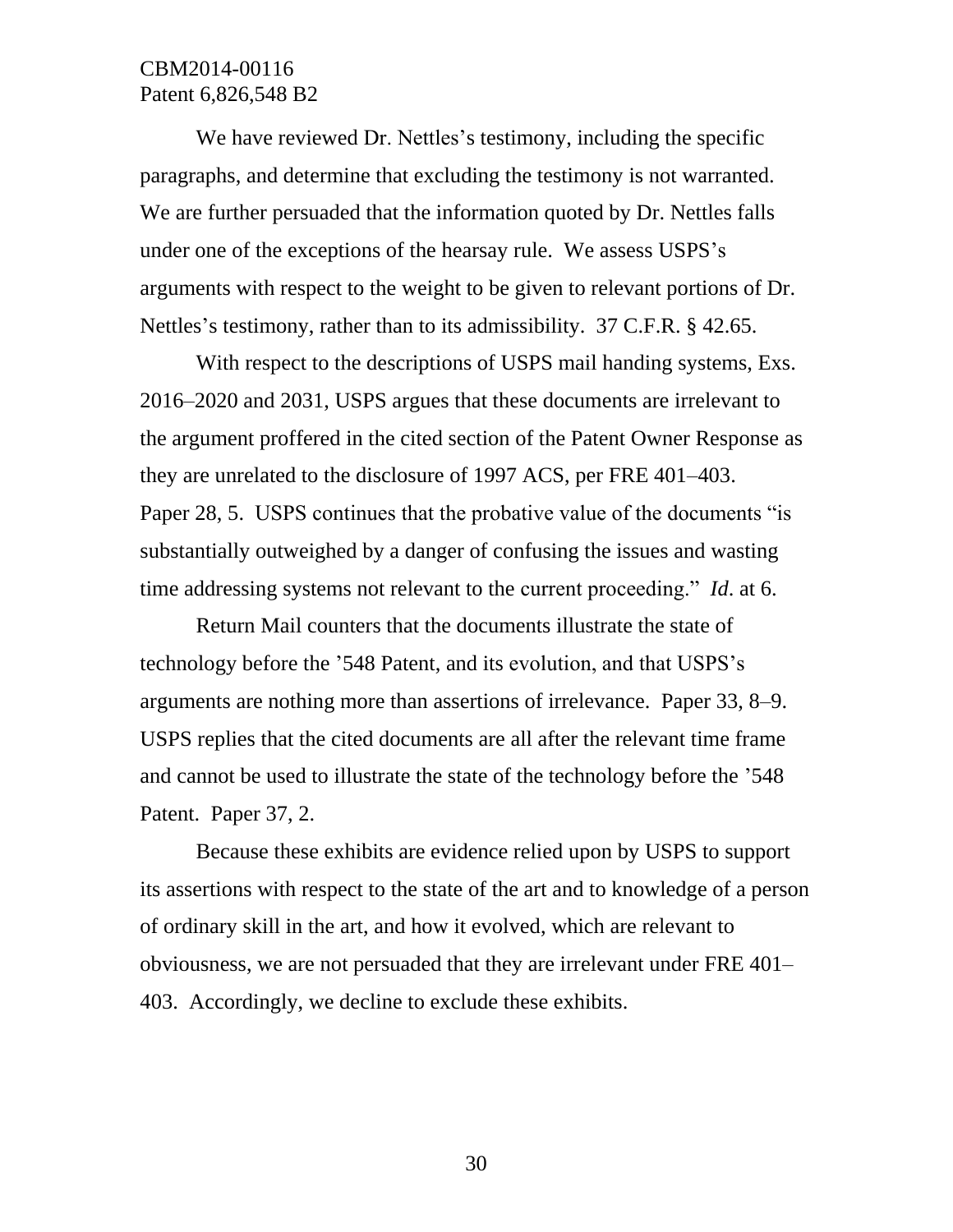#### *B. Return Mail's Motion to Exclude*

Return Mail filed a Motion to Exclude (Paper 25), USPS filed an Opposition to Return Mail's motion (Paper 34), and Patent Owner filed a Reply in support of its motion (Paper 36). Return Mail's Motion to Exclude seeks to exclude (1) Declaration of Dr. Lubenow (Ex. 1008); (2) Dr. Lubenow's Notes (Ex.1022); (3) Supplemental Declaration of Dr. Lubenow (Ex. 1028); (4) USPS Redirection History (Ex. 1018); (5) Move Update, April 1997 document (Ex. 1019); (6) references related to un-instituted grounds (Exs. 1003, 1005, 1006, 1007, 1013, 1014); (7) Auxiliary Markings Newsletter (Ex. 1025); and (8) Postal Automated Redirection System (Ex. 1026). Paper 25, 4–14. As movant, Return Mail has the burden of proof to establish that it is entitled to the requested relief. *See* 37 C.F.R. § 42.20(c). For the reasons stated below, Return Mail's Motion to Exclude is dismissedin-part and denied-in-part.

Because we do not rely on Exhibits 1003, 1005, 1006, 1007, 1013, 1014, 1018, 1019, 1025 and 1026 (set forth above in items (4)–(8)), we dismiss as moot USPS's Motion to Exclude as to these exhibits. With respect to the exhibits noted in items  $(1)$ – $(3)$  above, we discuss them in more detail below.

Return Mail argues that Dr. Lubenow's Declarations (Exs. 1008, 1028), as well as his notes (Ex. 1022), should be excluded because Dr. Lubenow is not qualified to tender expert opinion in this case, his testimony is largely based on information from counsel, he adopts incorrect claim constructions, and his testimony consists of conclusory statements. Paper 25, 4–8. Return Mail also argues that much of Dr. Lubenow's testimony is irrelevant to this proceeding. *Id*. Return Mail cites specific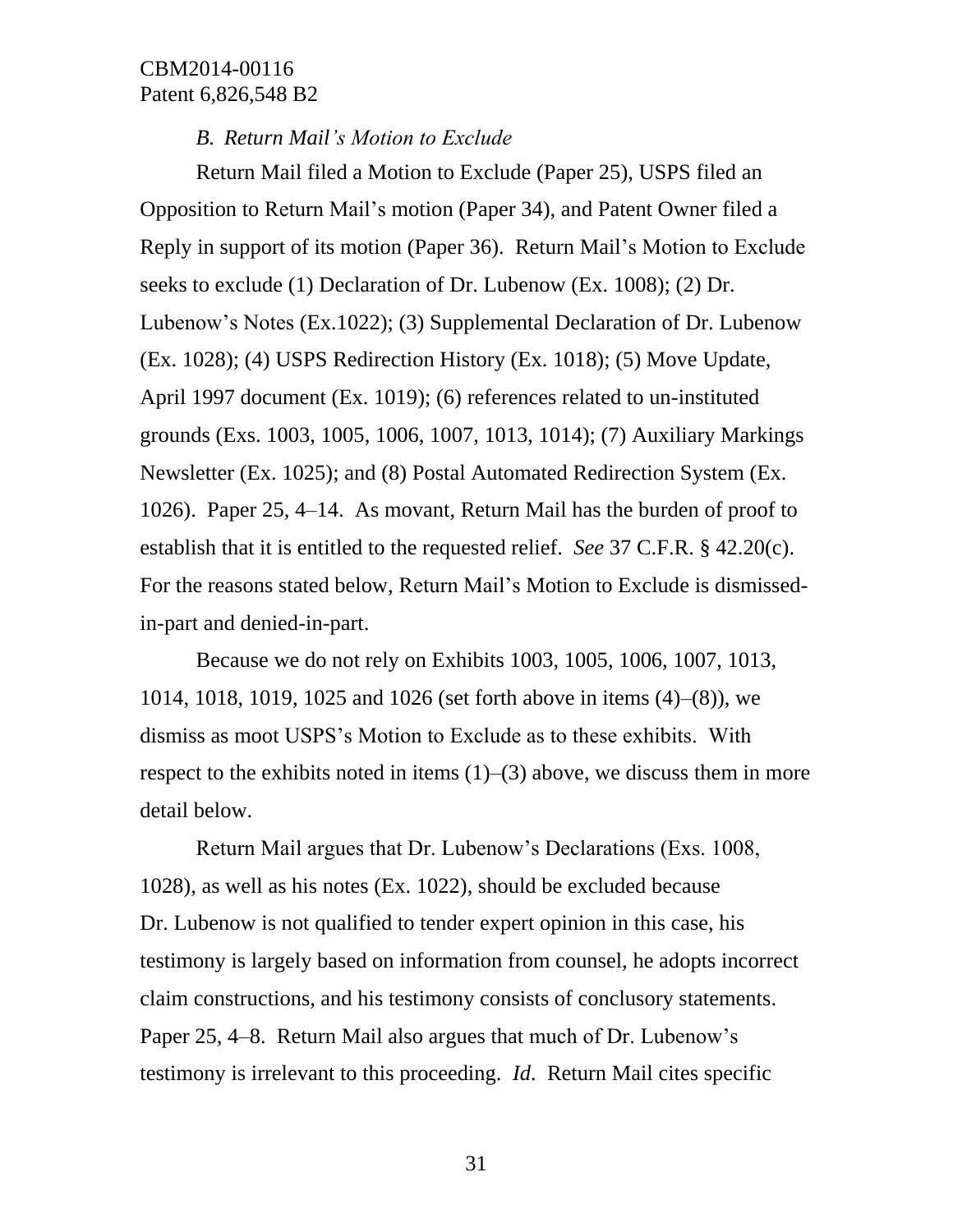paragraphs of Dr. Lubenow's Declaration that should be excluded (*id*. at 8– 10), argues that Dr. Lubenow's notes (Ex. 1022) are new, improper opinions, violate the best evidence rule, and are hearsay (*id*. at 10–11), and argues that the Supplemental Declaration of Dr. Lubenow (Ex. 1028) expresses opinions beyond the proper scope of a reply declaration. *Id*. at 11.

USPS counters that Return Mail has mischaracterized Dr. Lubenow's testimony, that Dr. Lubenow is qualified to give expert testimony, his Declaration contains the analysis necessary to support his testimony, and the notes prepared by Dr. Lubenow are admissible under the Federal Rules of Evidence. Paper 34, 2–5, 8. Return Mail replies that it has not mischaracterized Dr. Lubenow's testimony, and that if Dr. Lubenow's notes are admitted, this will open the door for parties to do the same in the future. Paper 36, 1–4.

We are not persuaded by Return Mail's arguments. Dr. Lubenow has sufficient background and knowledge to tender an expert decision in this proceeding. Ex. 2008, 1–1. We are, therefore, not persuaded by Return Mail's argument that he should not be relied upon as an expert. We agree with USPS that Dr. Lubenow's testimony contains analysis sufficient to support his testimony. To the extent that Dr. Lubenow's Supplemental Declaration exceeds the proper scope of a reply declaration, we have not relied on any portion that would be deemed to be outside that scope. With respect to Dr. Lubenow's notes (Ex. 1022), we do not rely on this exhibit, and therefore we consider the motion to exclude that exhibit to be moot. Additionally, to the extent that the parties are arguing in the motions to exclude about the specific disclosure of 1997 ACS, pursuant to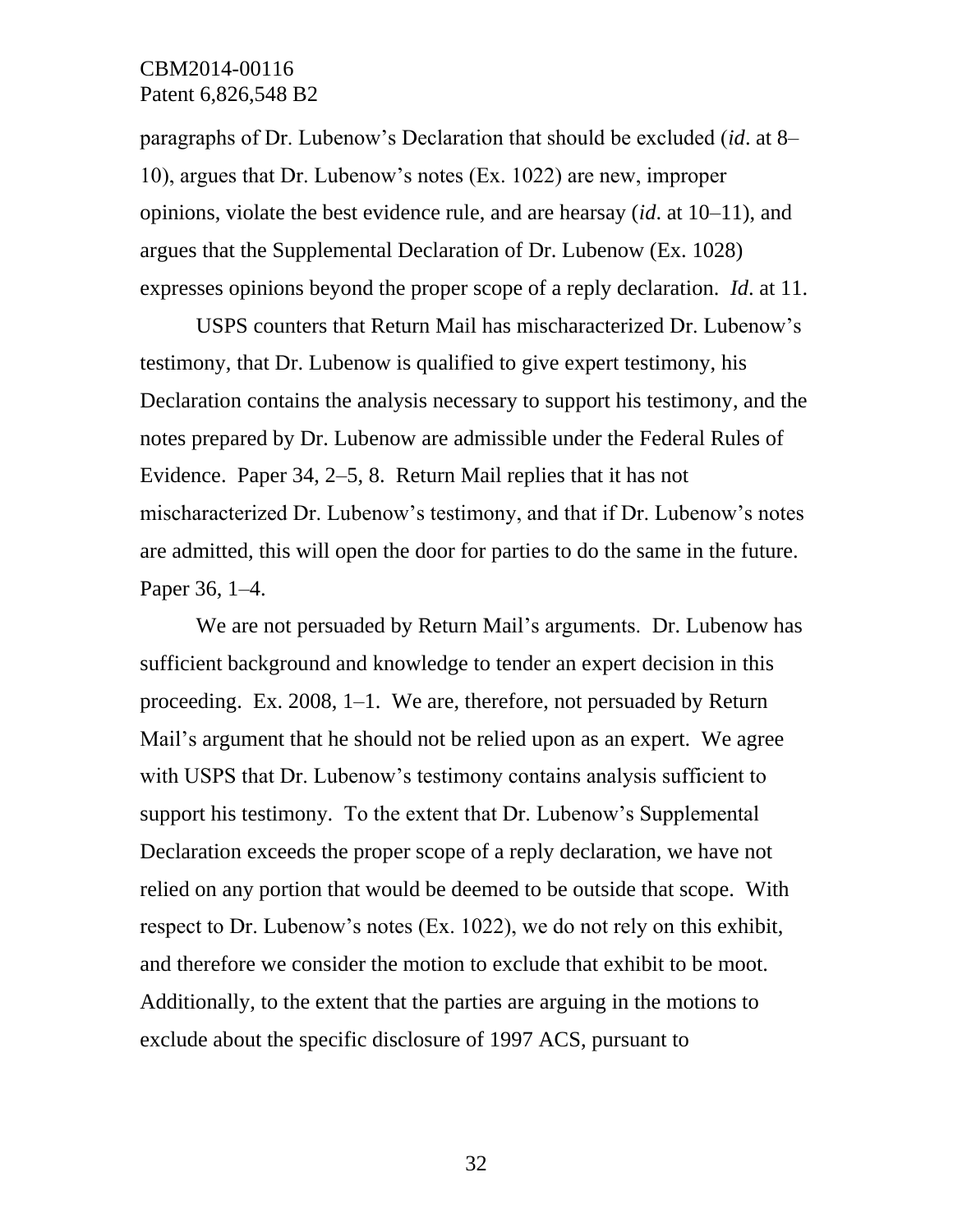Dr. Lubenow's testimony, motions to exclude and oppositions thereto are not the proper vehicles for making such arguments.

#### IV. CONCLUSION

USPS has shown, by a preponderance of the evidence, that claims 39– 44 of the '548 Patent are unpatentable under 35 U.S.C. § 101.

#### V. ORDER

Accordingly, it is:

ORDERED that claims 39–44 of the '548 patent are determined to be *unpatentable*;

FURTHER ORDERED that USPS's Motion to Exclude (Paper 28) is *dismissed-in-part* and *denied-in-part*;

FURTHER ORDERED that Return Mail's Motion to Exclude (Paper 25) is *dismissed-in-part* and *denied-in-part*; and

FURTHER ORDERED that, because this is a Final Written Decision, parties to the proceeding seeking judicial review of the decision must comply with the notice and service requirements of 37 C.F.R. § 90.2.